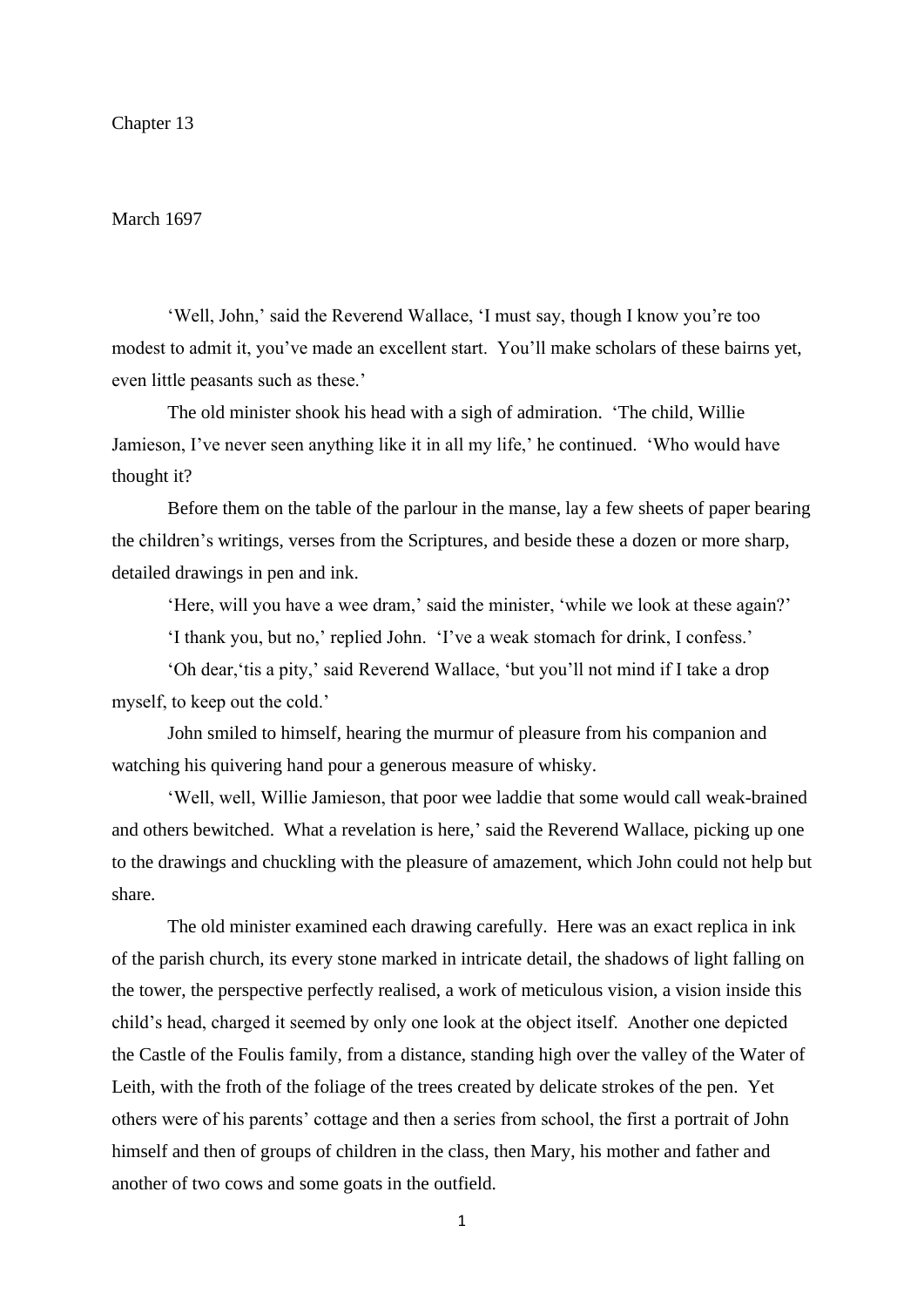'John, I'm truly amazed. What work you have done with these children,' said the Reverend Wallace again, looking up at him with his watery blue eyes.

'I can take no credit for the child's gift,' John said. 'For those believers in miracles, this child's talent would surely be one.'

'Aye,' said the minister, 'it is hard to believe, but we have the testimony of our own eyes. Come, let's sit for a while, for my old legs pain me to stand.'

John brought a chair for the minister and placed it near the table.

'Bless you, John,' he said. 'I've a mind we should do something for the bairn with such a talent as this, for I cannot see him earning a living on the land.'

'No, I agree. Willie's mind is singular and not subject to instruction and constraint,' said John. 'But would these drawings not be fit to sell?'

'That's it,' said the old minister suddenly. 'These works are splendid by anyone's measure. You must take these drawings to Edinburgh, John, with the parents' agreement, of course. Do you know of any who would trade in such things? The sale of these could be of great help to his poor family, if they would be prepared to sell them, of course.'

'Aye,' said John thinking of the booksellers and stationers he knew in the city. 'Aye, I know of some who might deal in such work.'

The Reverend Wallace's suggestion made John's heart leap, partly at the prospect of this wider recognition of the child's extraordinary ability, but also, he realised, at the chance of going to Edinburgh, for Isobel was there. Even as he knew it was folly to seek her out, he had failed utterly in his struggle to rid himself of thoughts and of longings for her. Each day he prayed to God to give him the strength to forget her, but the memory of her, the power of his longing for her simply obliterated any devotions he could summon with prayer. He had tried to keep hidden her book of verse at the bottom of a chest in his room, so that he might not be tempted to look at it. But he would too frequently retrieve it, finger the pages, kiss the cover which she had made with her own hands, close his eyes to hear her voice again speaking the lines of her favourite verses. In doing this he discovered, to his consternation, that his passion for her had not dimmed at all but had grown stronger than ever. He knew he could never find peace until he had at least endeavoured to speak to her again.

He determined, therefore, to pursue this proposal at the earliest opportunity. After school one day, he accompanied the Jamieson children to their cottage. This was his first visit to their home and Mary seemed ill at ease when John had told her of his planned visit. She was silent on their walk, tethering with a firm grip a bounding Willie who seemed intent on escape, emitting grunts of protest or perhaps of pleasure. The Jamieson's dwelling, in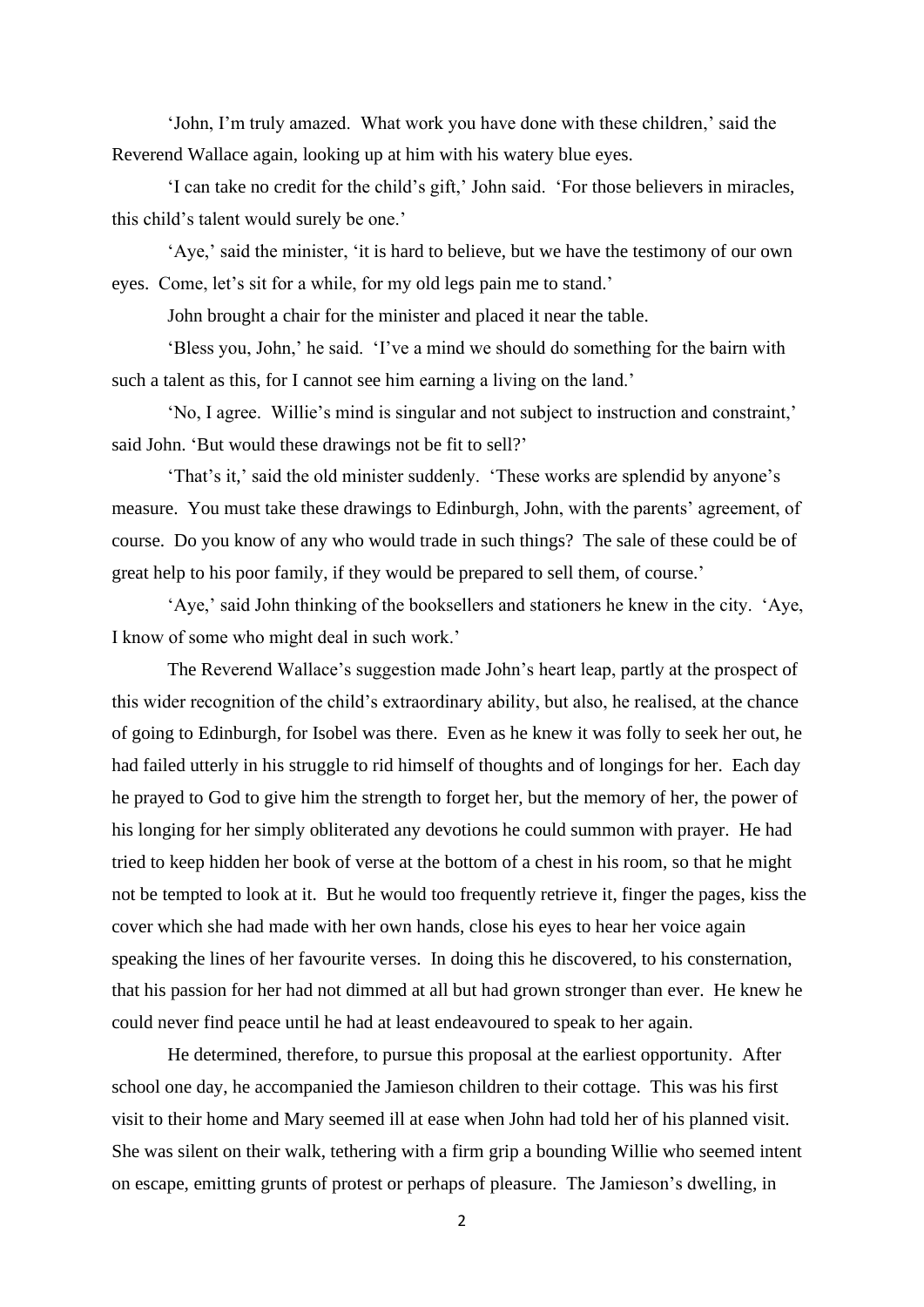common with others in the village, was a mean, roughly- built stone cottage with a roof of turf. A thin trail of smoke emerged from the top as there was no chimney. Though his own little chamber in the schoolhouse was modest enough, it was luxurious compared to this poor place. The cottage was a low-slung structure, with two small slit-like windows and a door of woven willow rods.

Mary went ahead and pushing open the door, steered Willie inside.

'Please will ye come in, sir,' said Mary shyly. 'Ma, it's Maister Wyllie wants a word.'

Inside it was dark and the air was thickened with smoke from the fire. There was little furniture save for a few wooden stools, a small rag rug, a slatted chair, a wooden cot bed in the corner, a meal kist and two shelves upon which the kitchen utensils were housed. The children's mother had risen from her chair by the fire, setting aside some knitting, at the announcement of John's arrival.

'Maister,' said Mistress Jamieson, pale with fatigue and heavy with child, though her welcome was sincere. 'I'm right glad to see ye. Please tak'a seat by the fire. My man's in the fields yonder. I'll get Mary to go for him, if you hae need o' him.'

'Thank you, Mistress Jamieson,' John replied, 'I would not wish to disturb him at his work, but I have a proposal which I think he should hear.'

So Mary was sent for her father while her mother gave John a pot of watery ale.

'Maister, I dinnae ken what you do in your school, but Mary is full o' it and the bairn willnae cease from writing and drawing all the day,' said Mary's mother. John saw in the thin pallor of her face that she must once have been a comely woman and had a glimpse for a moment of how Mary might be one day. The hope rose in him that Mary's cleverness might lead her to a better lot in life, an escape from this draining poverty. The thought too that Willie might be the means of their more immediate relief also cheered him.

'I hope they're not kept from their work, Mistress Jamieson,' said John.

'No, Mary's a good lassie. I thank ye from my heart that ye should school the likes o' them.'

'There is no need, Mistress, for it is my duty to the children and to the Kirk. I must tell you too that your children are in their different ways prodigious in their talents. You should be most proud of them both.'

She smiled with pleasure at John's words and looked over at Willie who sat in his corner, humming to himself and drawing shapes in the dust of the floor with a stick.

'Aye, it has quieted him, the schooling,' said Mistress Jamieson.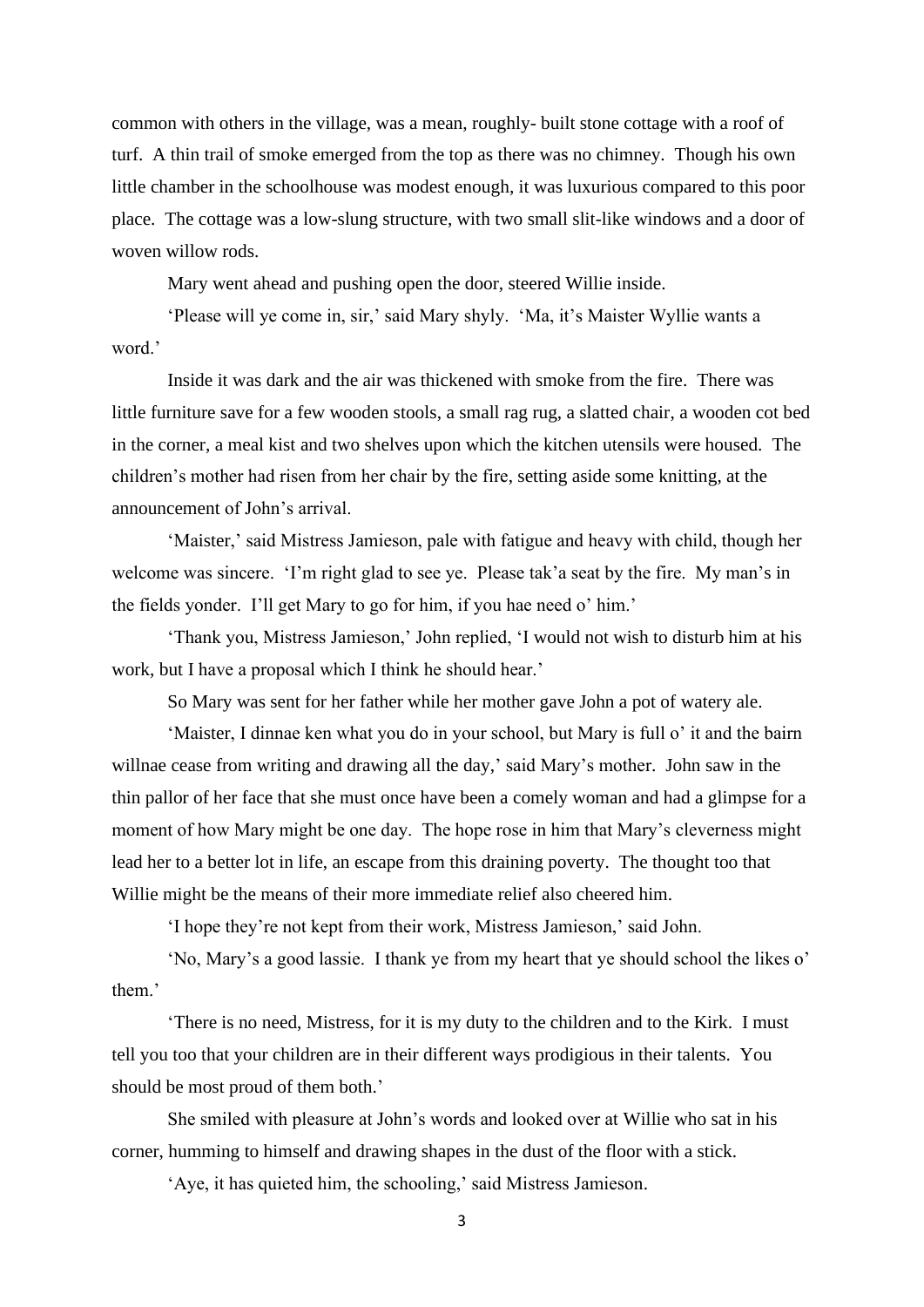'And his work, his drawings and sketches are truly remarkable in one so young,' said John.

'Aye,' she sighed,' but there's some that say it's the De'il's work, witchcraft working in the boy.'

'Mistress, that is merely foolish superstition,' said John, outraged at the words of the ignorant. 'Willie's gift comes from God. It's true, he is not as others are, but God has given him this great talent, which he cannot help but show in this way. Willie cannot praise God with his voice, but he can with his pen.'

The woman gazed back at John for a moment without a word.

A little later Alexander Jamieson entered. A strong wiry man, his clothes spattered with mud from the rig, he pulled off his bonnet and nodded a welcome to John. Mary came in after him and crouched down by her mother. After John had told of the proposal to sell Willie's drawings, the cottar gave no immediate answer, as though he believed the thing to be a trick or a falsehood. He lit his clay pipe and looked at John.

'Do ye think that folks would buy such things, Maister?' he said shaking his head. 'Can it be that town folks would tak' a fancy to these things o' Willie's?'

'I'm certain, Master Jamieson, that they would be of great interest in the city. I would be happy to act on your behalf by seeking out a buyer. That's if you would wish to part with them, and if Willie would agree.'

Alexander Jamieson laughed with a tinge of bitterness. 'If ye can get any sense frae the lad, then that would be worth the hearing.' He paused and looked over at Willie who had by now scratched many lines of writing on the floor. 'Ye ken we had three other sons, but they were taken frae us. Willie's our cross to bear.'

'Alec, the Maister has nae wish to hear o' that,' said Mistress Jamieson, rising and pouring some ale into a cup for her husband. 'Thank ye, Maister, for yer kindness and trouble. If ye sell them, we'd be in yer debt.'

'Not at all, Mistress, I am most happy to oblige and I have to go to the city myself on other business,' replied John.

So it was agreed that John would to go to Edinburgh to investigate opportunities for the sale of any or all of Willie's drawings. The child himself seemed indifferent to his output, showing no interest in his pieces once they were finished. So prolific was he that he could, without much effort it seemed, produce more before even these were sold. John bid goodbye to the family and determined to start early the next day.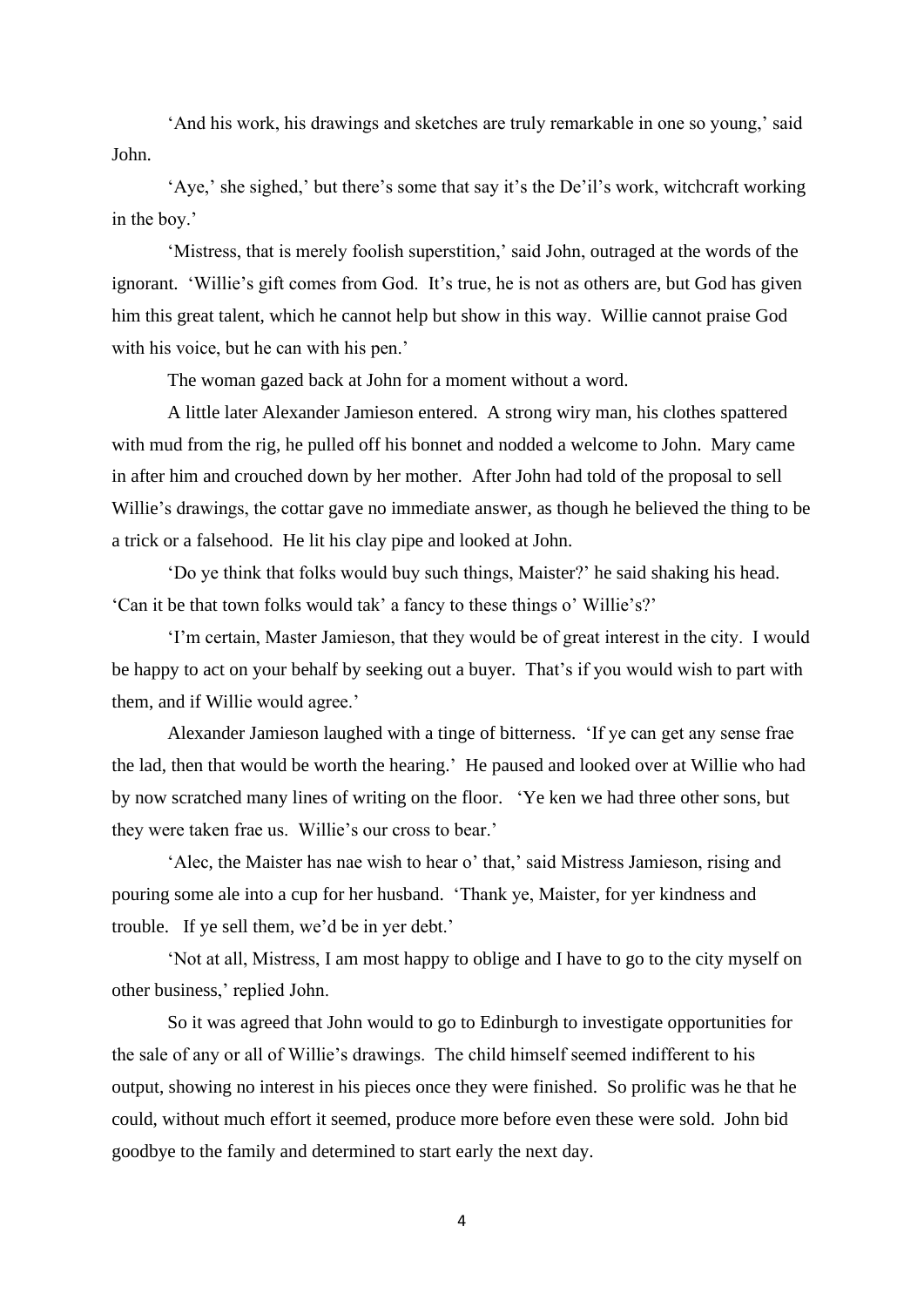He could not sleep, however, plagued as he was with anxieties about his plan to see Isobel. He tossed restlessly throughout the long night, first deciding to banish the very idea of such a mission, so vivid was his remembrance of her last words to him. The passion of her hatred and disapproval made him quake as he recalled it. Half dreams and visions haunted him too of Thomas's body hanging, of his face smiling and his last words offering friendship on that terrible evening at Cleriheugh's Tavern when he was taken. John thought too of the futile letter he had penned to the Lord Advocate himself, pleading for Thomas's life, arguing the sincerity of his struggles with his conscience and his own conviction of Thomas's penitence and virtue. But like all the pleas from men more prominent and eloquent by far than he, it had failed. And yet, in spite of all this, he could not, would not, relinquish all hope of Isobel.

After several hours, he rose in a cold sweat tormented by these visions and doubts. Lighting a candle, he paced the room, wondering how he could make the best approach to her. He took up pen and ink to write her a letter, thinking that this might be preferable to her than having to face him again in person. But what could he say to her, that he was sorry that Thomas was dead and hoped that she would forgive him his part in it? It was insulting, weak and shallow. He took up her book of poems and read a few of his favourite ones. Perhaps he could write her a poem, though he doubted that he could express adequately the depth of his feelings for her, nor the way she had changed his life. The delight of her had introduced to him an agony of pleasure with its counterpart of pain when they were forced apart.

He sat down with pen and ink and scribbled some lines, 'When first I saw your face…… Love was unknown to me……Isobel, your name means love to me……' His candle sputtered and went out. In the darkness, he groped for another and sparked it to light, his fingers numb with cold. Shivering he put on his coat, wound his cloak around him, tore up the paper and reached for another. His pen scraped on as he struck out lines, wrestling with words which would truly speak of what passion she had awakened in him. 'This gloomy chamber housed my frigid heart…..you came to bring warmth and delight….like the gold flame of a candle.' Several hours later, his fingers icy cold he laid down his pen, folded the paper and fell exhausted on to the bed.

*To Isobel*

*In tenebrous cell, inhabited by fears creeping like spreading moss on dampened stone, a place bereft of feeling, where alone in search of God, with secret, silent tears*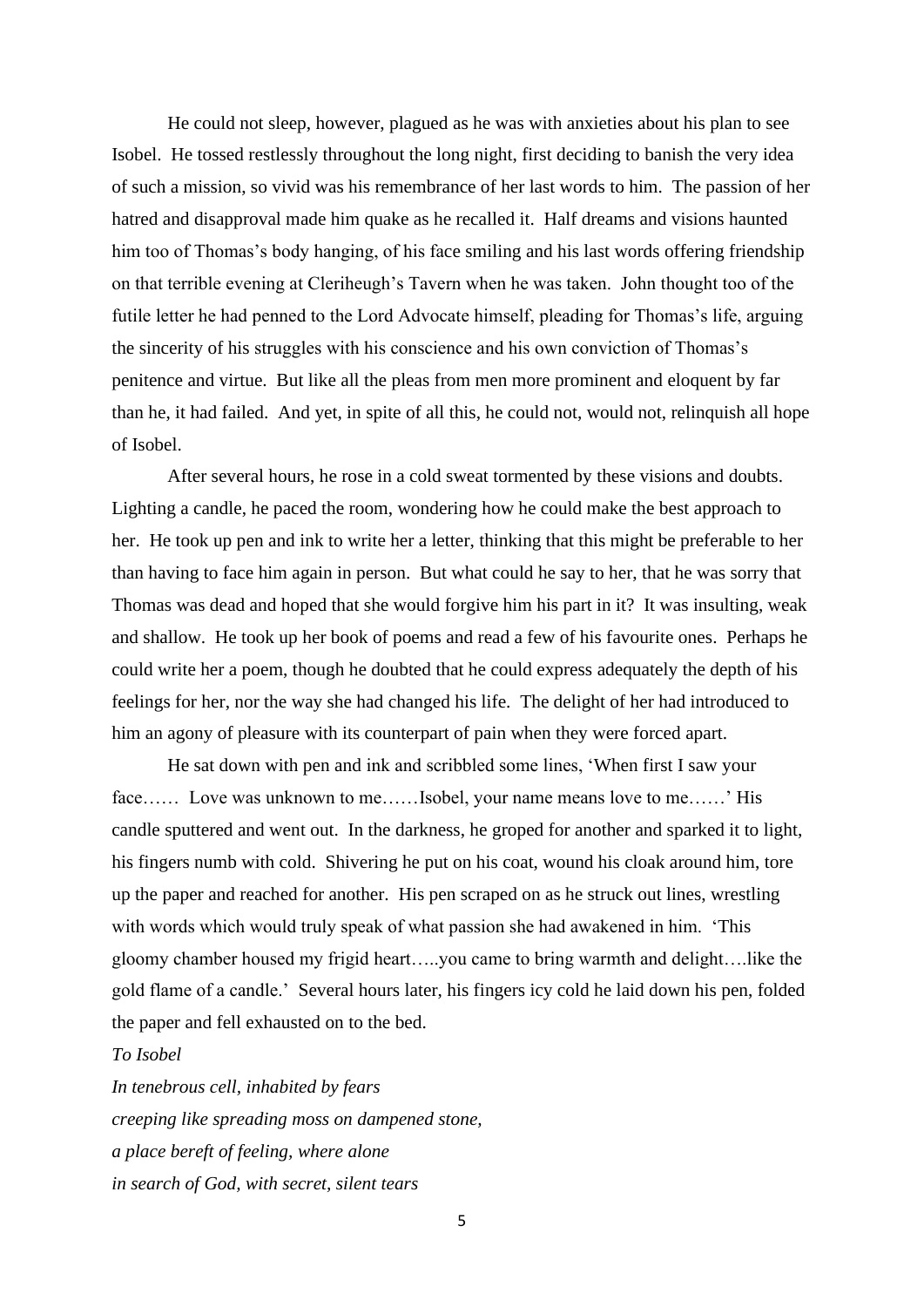*I dwelt and laboured in my sin to find some path to righteousness and purity. But in this doubt-infested gloom, to see or sense a gleam of life of any kind could never be, until that wondrous day when you, who like a golden candle flame discreetly lending warmth and shedding light shone on my frigid soul, melted the clay of my dead heart. And close to you I came to feel your radiance set my love alight.*

He woke after a few hours of oblivion, glad that at last, with the coming of day, it was time to depart. Opening the door of the schoolhouse, he saw at a short distance Susan approaching, carrying a basket. The kindly servant woman came regularly and took his linen and shirts for laundering. They came back immaculately folded and pressed. She showed the same dedication to the cleaning of the schoolhouse and his rooms and would sometimes bring pies and other foodstuffs for him.

'Good day, Susan,' he said and her strange ugly face lit up with a smile.

'Mornin', sir,' she replied, 'Got yer linen 'ere, sir.' John thanked her for her work and reached in his pocket for some coins, though as usual she seemed reluctant to take anything for her pains.

'Off to the city today is yer, sir?' she enquired in her southern speech which he had grown quite used to, as he had to her marked, livid face.

'Yes, I am indeed,' and he told her about the venture with Willie's drawings.

'And I wishes you well, sir, in such business,' she said, 'for that child's a little treasure.'

She had shown a particular attachment to the boy and he to her, in so far as he did to anyone. John was moved also by her affection for the children and her affinity with them. It was this devotion to his pupils he supposed which drew her so often to the schoolhouse.

John bid her good day and as she went into the schoolhouse he took the track in the direction of the town. He strode out briskly, impatient to reach the city, to dispel the doubts still festering in his mind. Could there really be any hope of some measure of reconciliation with Isobel, he wondered. He remembered how brightly her eyes had lighted upon him, how tenderly she had responded in those shared moments in the Fletcher's parlour. Perhaps her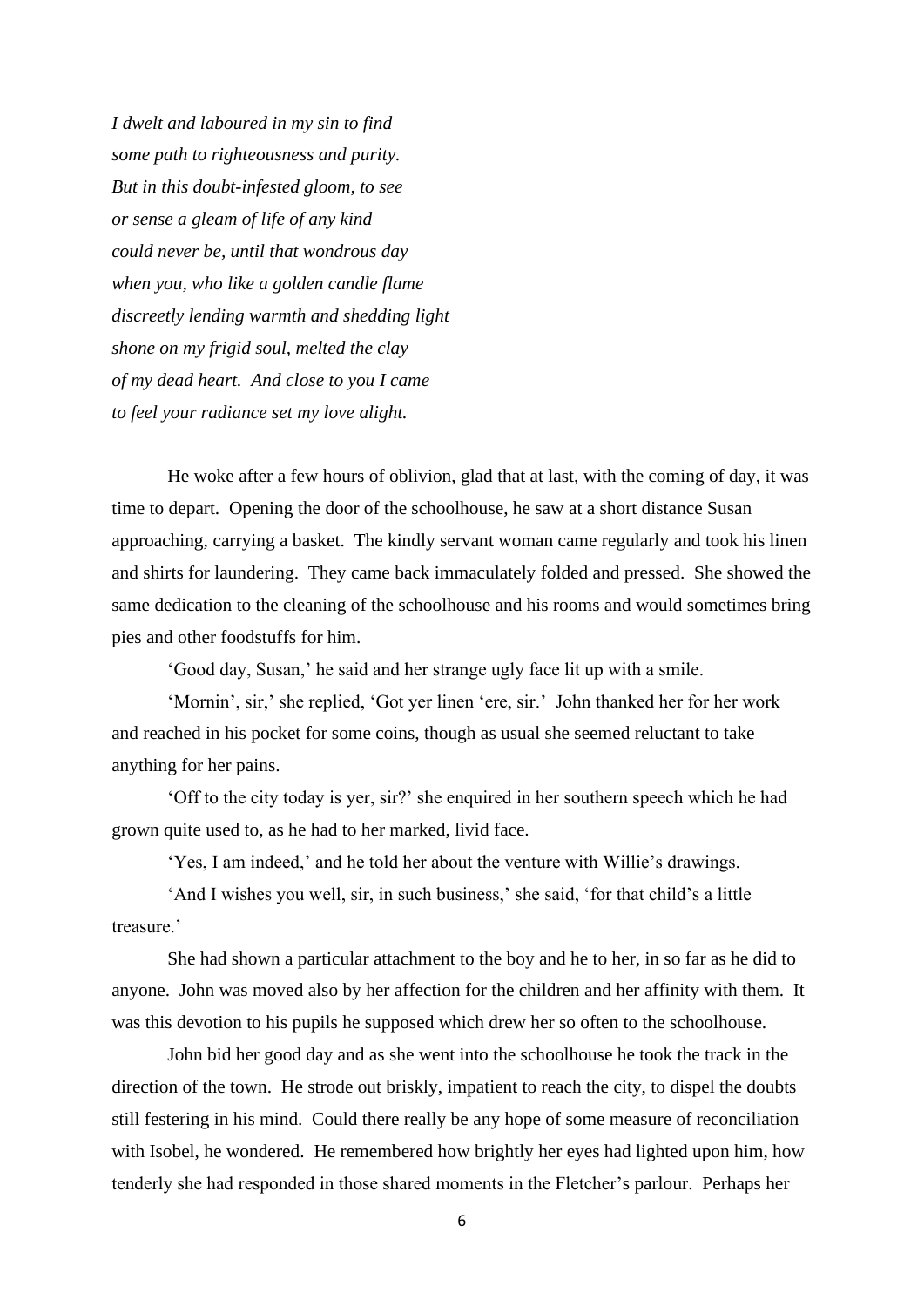last words to him had been charged with the pain of her anguish about Thomas, rather than a final and awful declaration of her loathing. But he recalled the pious, self-righteous preaching tone he had used to her and shuddered with shame and embarrassment at the recollection.

Would she believe him if he told her of his desperate sorrow at Thomas's death and his unwilling role in it? Would she believe him when he told her of his struggle to escape the strangling power of his father's indoctrination? Although at this time he felt no hope for his own salvation, he also felt more joy in the presence of his fellow human beings than he had experienced before. This could only have arisen from his love of her. Though imperfect beings, all of God's creatures carried something of His love and goodness, of that he was certain. Isobel had said that she felt God's love and John longed to tell her of how his thoughts on this matter had changed, though he knew that he had done little to deserve her understanding. Then another horrible possibility occurred to him, that she had been courted and had accepted the affections of another man. He tried not to dwell on this, though he was convinced that any man meeting her could not help but be smitten by her loveliness, her energy, intelligence and passion, as he had been.

He entered by Netherbow Port and headed into the Grassmarket around noon. He felt almost light-headed at the sight of the city, exhilarated by the crowded noise of the market place. He made his way through the stalls packed tightly in between the tall tenement houses. This vibrant, teeming life charged him with a sense of hopefulness for the quests which lay ahead.

He decided that he must first undertake enquiries about Willie's drawings and went to West Bow to where he knew of a number of bookshops, some of which sold art works, drawings and paintings in various styles. He entered the first by a narrow shop front which belied a grander interior of high shelves, packed tightly with leather bound volumes and a long polished table at one end, on which were stacked many pamphlets and papers. On a side wall hung a number of gilt-framed paintings and in the centre two chairs and a lectern standing upon a rug of Persian design. The proprietor, a Master Hutchinson, was alone in the place, absorbed in reading a pamphlet spread on the table in front of him.

When John explained his business, Master Hutchinson, serious-faced and prudent, looked at him dubiously at first as he might have done a criminal or a fence, but his face changed after a first glance at the drawings.

'And what age do you say this child is?' he enquired.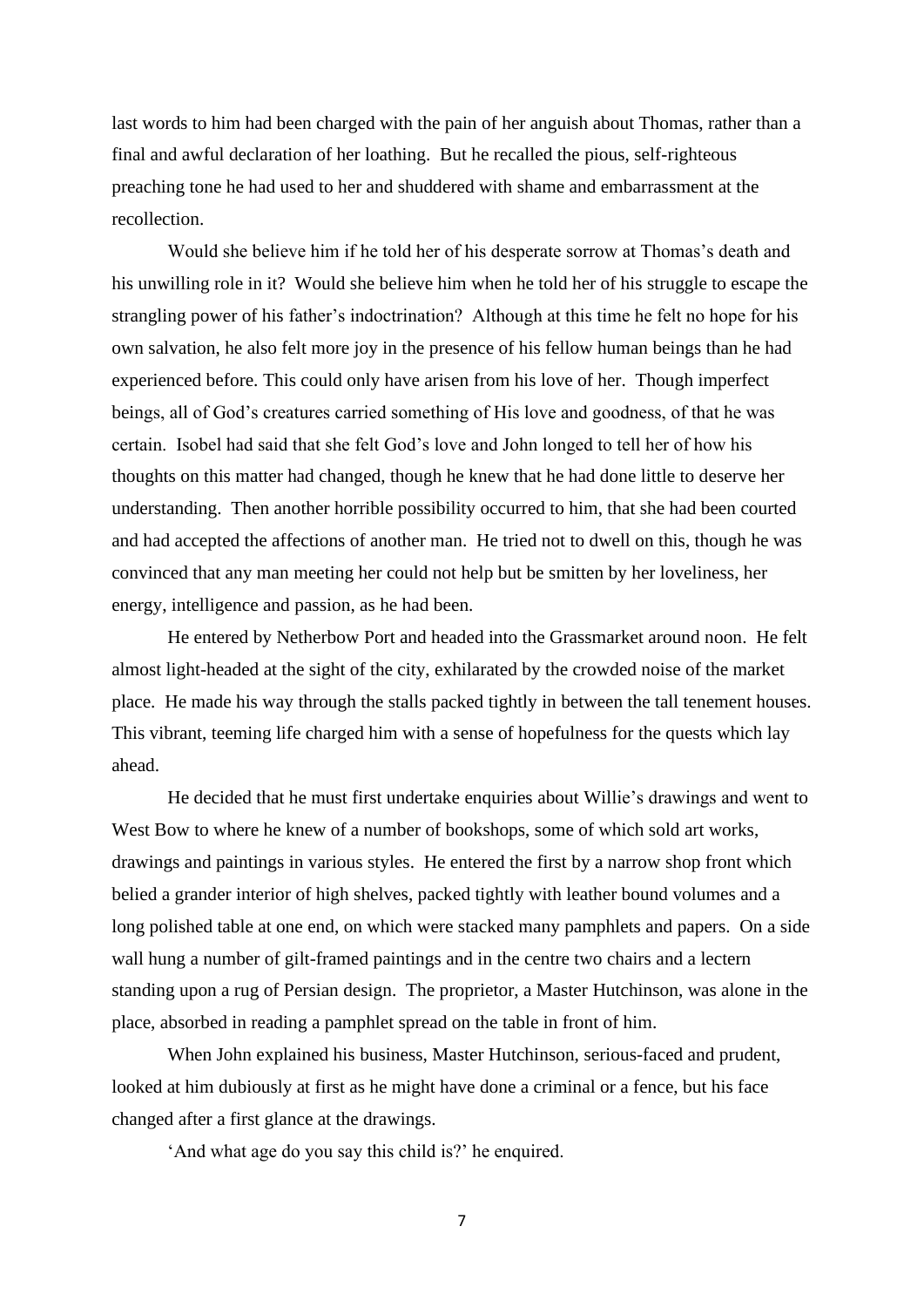'He is but seven years old. He attends my school in the parish of Colinton. He has no power of speech and is in some ways very backward and impaired.'

'Very interesting indeed,' said the bookseller. 'Well, Master Wyllie, I think I could well find a buyer for some of these. He leafed through them all, peering closely at each. 'I see he has taken you as a subject too. A very good likeness I must say. Aye, this is an extraordinary talent. I'll give you twenty pounds Scots for the whole collection.'

This seemed to John a generous offer when he thought of the impoverished state of the Jamieson family, but then he wondered whether the speed with which Master Hutchinson had offered the sum indicated that the works were undervalued. He had no way of knowing and decided to trust to the bookseller's honour. John therefore accepted his offer and asked for a receipt to provide the Jamiesons with proof of the sale.

'If you've more where these came from, Master Wyllie,' said the bookseller. 'I'd like a look at them too.'

'That is very likely indeed, Master Hutchinson,' said John. 'Thank you for your kind attention.'

Elated by this early success, he called at the stationer's shop on the same street and bought a heavy sheaf of paper suitable for drawing, some inks of different colours and some more quills. He thought of the possibility of purchasing some paints, as he was interested to see what Willie might be able to create with colour, but felt it wiser to leave this for another occasion and once a level of financial reward from his output was more secure. Besides, he could delay no longer the next part of his quest, which provoked a turbulent mixture of excitement and fear in him.

He set off at a fast pace, drawn by the powerful rein of his anticipation, on the way to Candlemaker's Row and the workshop of the Fletchers. Proceeding down the slope of the street, some hundred paces from the bookbinder's shop, he noticed at a glance that something had changed. The sign which displayed David Fletcher's name was absent. The front of the shop was altered too. There were no neat green-painted shutters and door frame, but instead a rough mess of patches of raw timber nailed crudely in place. John ran the last fifty paces and standing in front, he saw the charred edges and blistered wood of a fire where the door had been. The small window where he had dared to look in all those months ago, to be rewarded by the sight of Isobel, was blocked with a lump of wood. The Fletchers must have gone, he realised, with a surge of panic and despair. What had happened to them? He looked up to the floors above the shop to the windows of their apartments and saw no light. He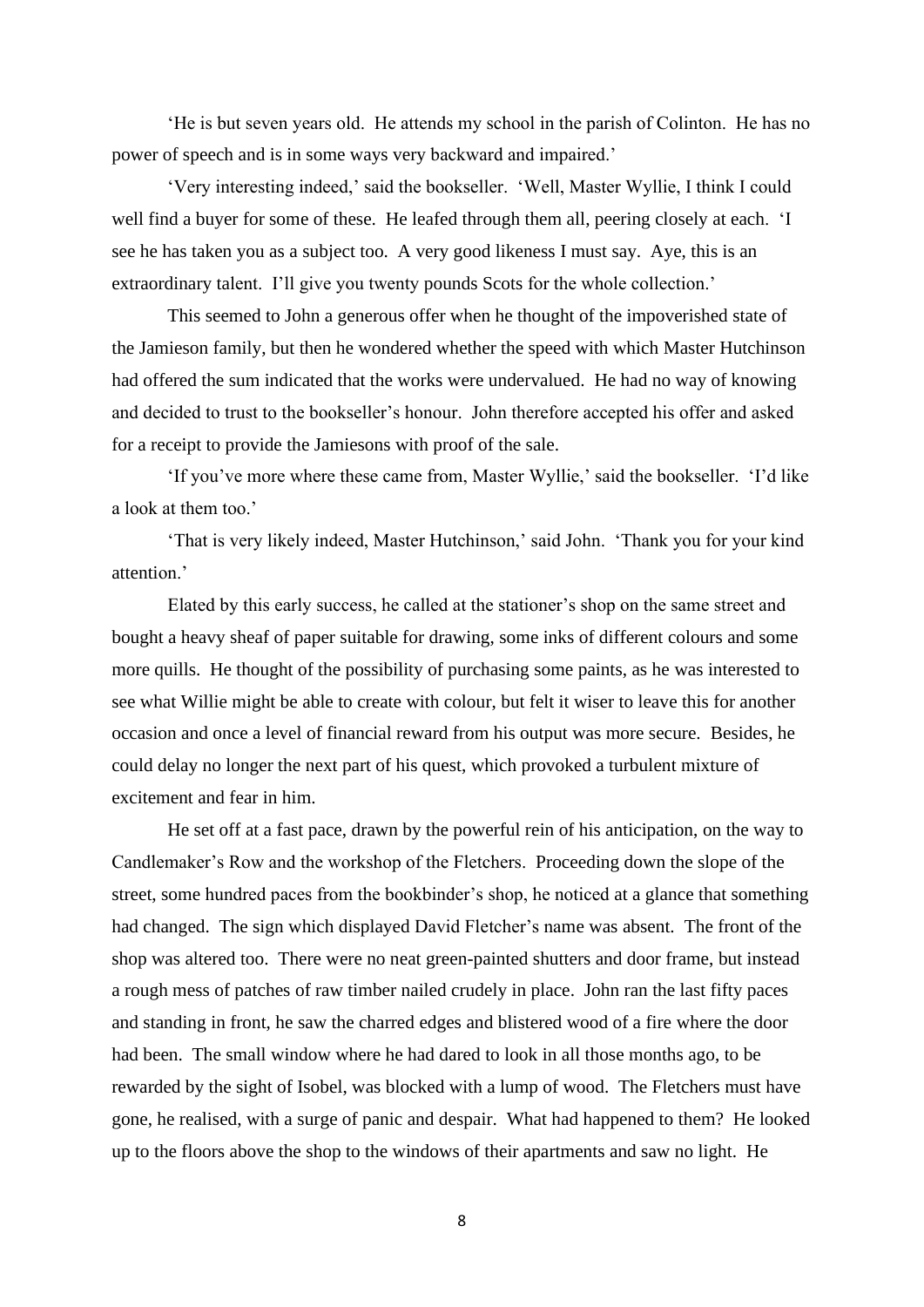knocked with his fists vainly on the nailed boards of the shop front but heard no sound within.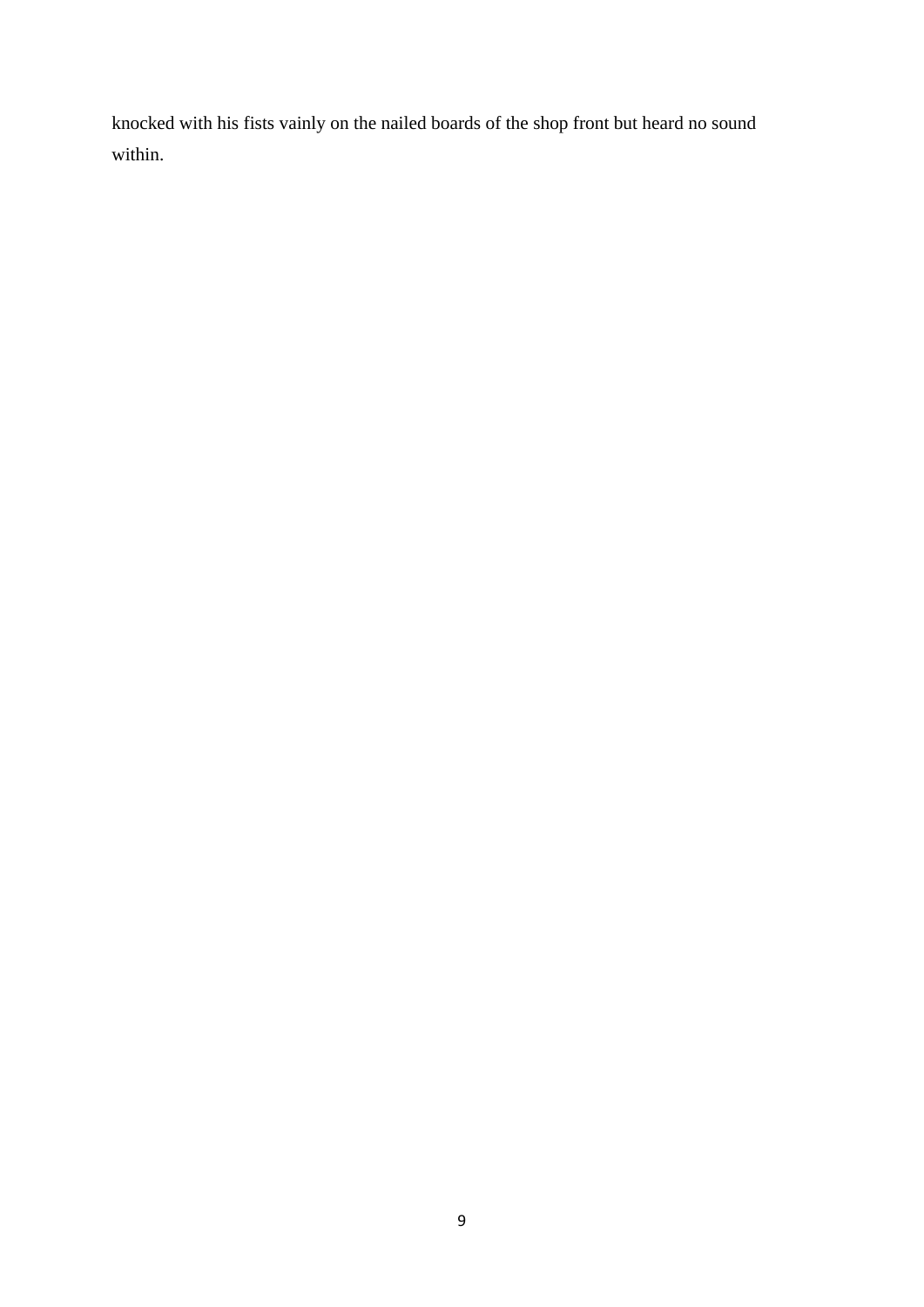## Chapter 14

### March 1697

Isobel was glad to find a stall selling salt fish at a modest price. She had a tidy bag of provisions to take back home, with even two bawbees left in her pocket. Every penny counted these days. When she thought back to the days of their life before Thomas's death, she recollected them as times of comfort and prosperity, though the family had never been rich. Still, she and her mother and father would eat well enough this evening at least, she thought, trying to dispel the gloom of her feelings which clung to her like a grey fog. For her parents' sake, she knew she must feign a brave face as they were very cast down.

She climbed the slope of the High Street, passing through the usual bustle of stall holders and joining the stream of people. She turned her head away from the vile place of Thomas's imprisonment, the Tolbooth with its luckenbooths packed on the side by St Giles' Church, and made her way to Master Hutchinson's bookshop in West Bow. He was a pleasant enough man with a prosperous business who would not mind her calling to enquire if he had any work for her, though he was canny and careful, with a clear eye for the profit of anything he commissioned.

'Good day to you, Mistress Fletcher,' he said with a welcoming smile. There were two other people in the shop, gentlefolk, elegantly dressed. The gentleman, who stood at the lectern reading a book, wore a curled wig, a rich velvet jacket and an embroidered waistcoat of satin brocade, while his lady companion was dressed in a fine grey silk gown and crimson lace stole sat on a chair nearby. They were both engrossed in their reading, the lady peering at her book through a lorgnette.

The interior of the shop looked different today and Isobel noticed that one wall was hung with pictures. There were paintings, some in gilt frames, and a small collection of etchings of various Edinburgh buildings.

'Good day, Master Hutchinson,' Isobel replied, 'I was wondering ―'

'Mistress Fletcher, I see you're admiring the artistic works, a new venture for me. Do you find them a pleasing addition to my shop?''

'I think they look very fine, Master Hutchinson,' replied Isobel.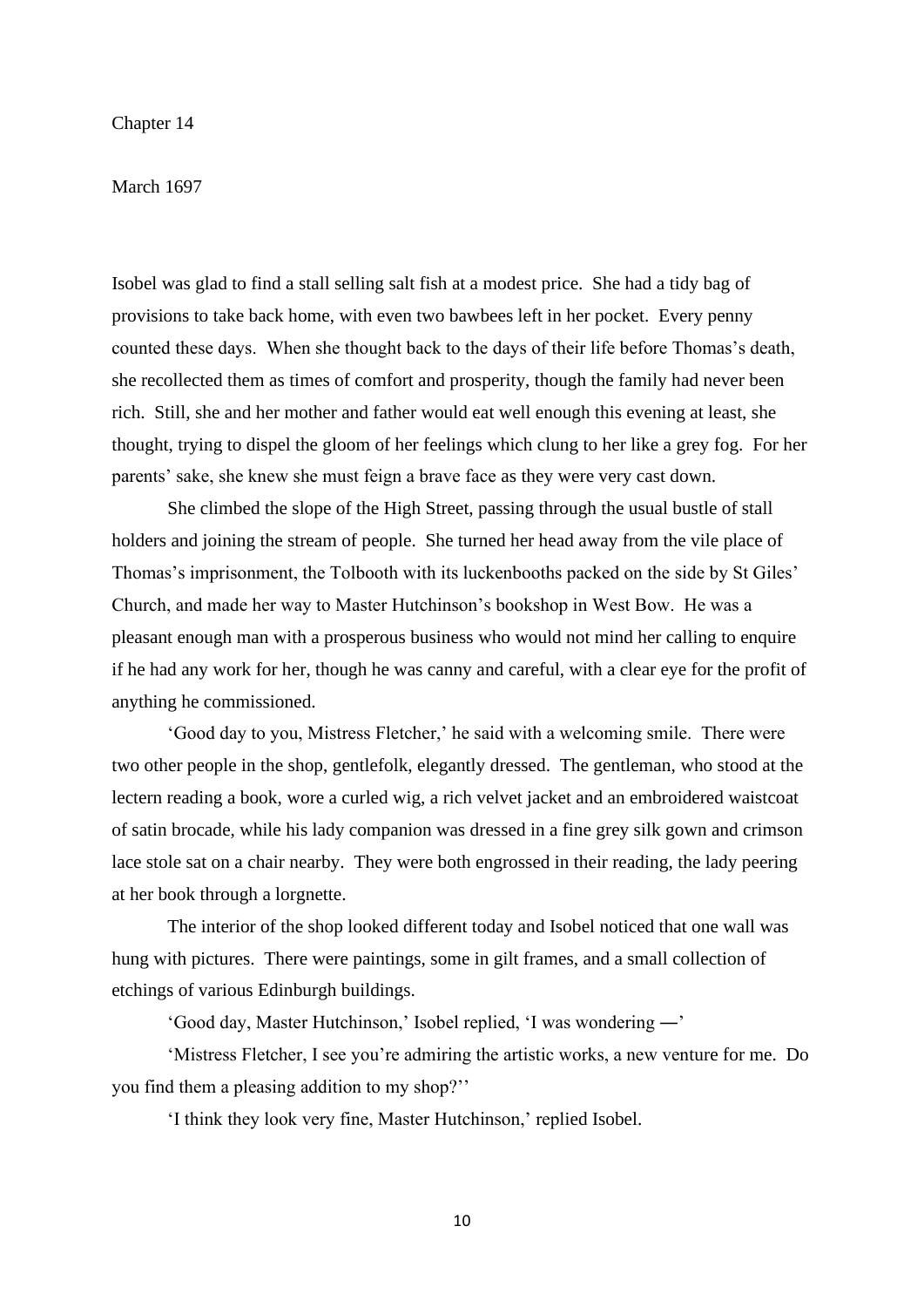The shopkeeper nodded with the hint of a smile. 'Aye, and I hope as people linger to look, they may think of purchasing something too,' he said. 'Oh, I forget, Mistress Fletcher. I have something for you.'

He searched for a moment among some papers upon a shelf, before producing two small bundles of leaves tied together, and handed them to her over the counter.

'"The Sonnets of William Shakespeare",' Isobel read, 'Thank you Master Hutchinson. I will start work on them this evening. Do you have a note of the particulars and materials?'

He gave her a paper with details of the bindings and covers needed: inexpensive and plain cloth covers. Though she was grateful to the bookseller, Isobel's pride was stung. Perhaps this modest commission was merely a gesture of charity, made out of pity for the Fletchers in their impoverished condition. She thought bitterly how, not long ago, many people had keenly sought out the work of David Fletcher, Master Bookbinder. She put the bundles in her basket and folded Master Hutchinson's instructions carefully.

As she turned to leave the shop, her eye was caught suddenly by the sight of some pen and ink drawings lying on a table near the door. On top was an intricate sketch of a castle and beneath, half-concealed, was what appeared to be a portrait of a young man with sad, dark eyes. She felt her heart jolt with shock as she glanced at it again.

'You are looking at the sketches I see, Mistress Fletcher,' said Master Hutchinson and he moved over to the table and took up the papers. 'Would you care to see them more closely?'

'Aye, if you will,' said Isobel feeling her heart quickening in her chest as the bookseller spread out the sketches and she looked into the face of John Wyllie. Hoping that Master Hutchinson had not noted the effects of this surprise on her, Isobel carefully examined the drawings one by one. She was struck by the detail of the pen strokes, the bold and assured style of a highly capable draughtsman. Here was a parish church, then a river scene by a ford, a tall castle which she thought she recognised but could not name.

'Who is the artist, Master Hutchinson?' she asked, with an effort to keep her voice steady. She noticed that the elegant lady and gentleman had left off their reading and had moved close by to have sight of the drawings.

'The artist, well now, this is very interesting indeed,' said Master Hutchinson enjoying the power over his audience and injecting an air of mystery into his voice. 'These are the work of a child, a boy of only seven years of age to be precise.'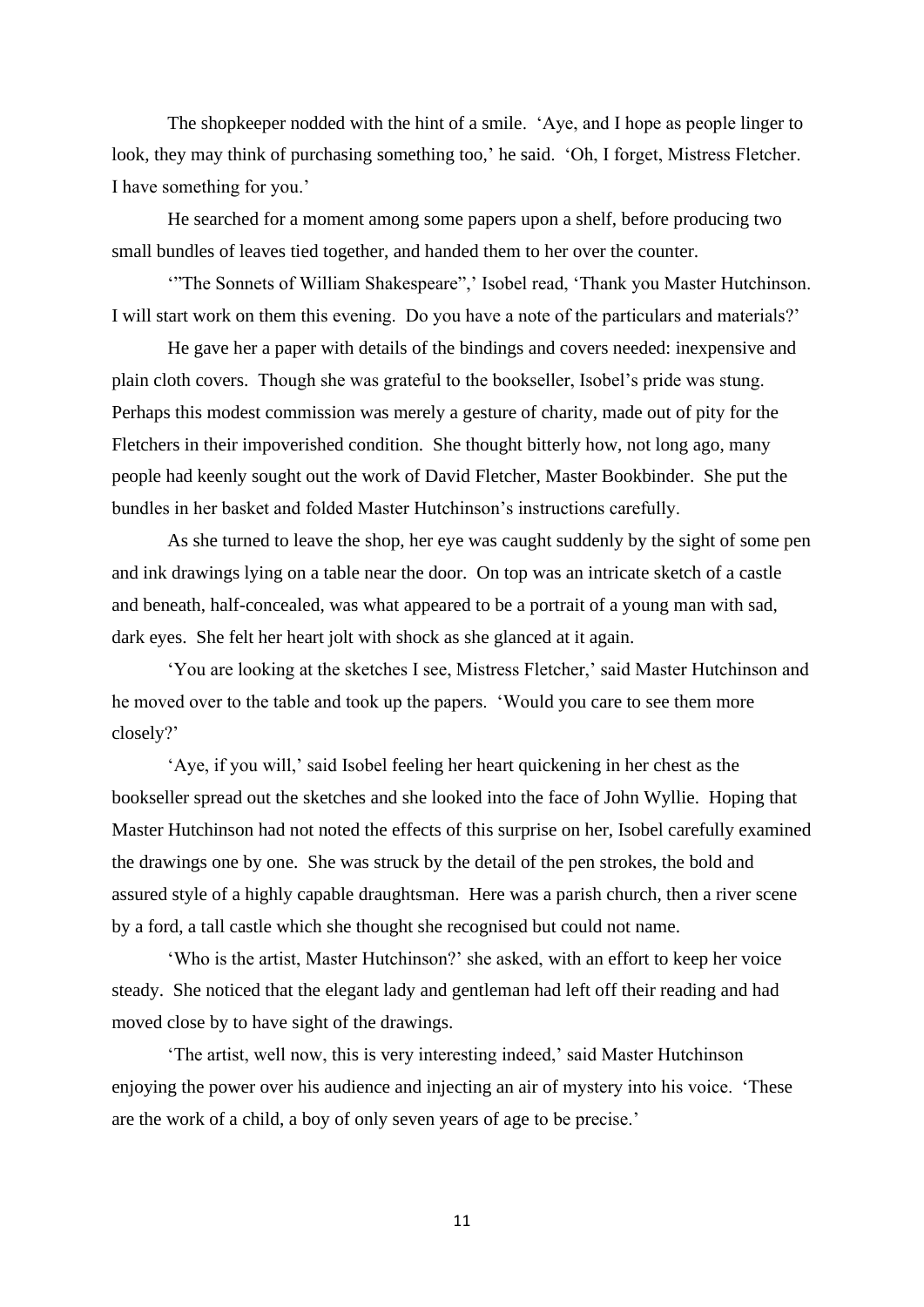'This is not possible,' announced the gentleman with the dismissive tone of an expert and Isobel turned and saw the two gentlefolk peering with the same curiosity that she had shown.

'And a peasant child to boot,' said Master Hutchinson ignoring the gentleman's remark. 'I have had them this very day from the child's schoolmaster. He comes from the parish school in Colinton, a village some miles from here. This boy, it seems, has the power to draw from memory. He can create these works on paper after a mere glance or two at his subject. It is truly remarkable, don't you think?'

'And the schoolmaster,' Isobel said, for she had to know, 'is the one in this portrait?' 'He is indeed, Mistress Fletcher.'

'These are very fine pieces of work,' said the gentleman, taking up one of a humble cottar's dwelling house, the intricacy of the stonework and the texture of the thatch reproduced with startling exactitude.

'How much do you ask for these, my man?' said the gentleman.

The lady stepped forward and peered closely at the piece through her lorgnette. 'And you say that these were done by the pen of a rustic, untutored child? I suspect some trickery here, do you not think? This schoolmaster may have some dishonest motive for concealing the true creator of these works.'

'I beg your pardon, Madam,' Isobel said, sparked by indignation. 'I can assure you that this man that you speak of would state nothing but the purest truth.'

The lady took a step away from Isobel, with a twitch of the mouth.

'Young woman, I would ask you not to speak so discourteously to my wife,' said the gentleman, moving forward, as though to protect her from some physical threat.

'Sir,' said the bookseller, coming to Isobel's aid, 'I have met this young Master Wyllie too and believe him to be a most honest and upstanding young man. His father is a minister of the Kirk.'

'That's as may be,' said the gentleman, 'but either way, these are fine pieces of work and I have a fancy to take one or two.'

The gentleman purchased four of the drawings for a crown a pair. Isobel could hardly bear the ease with which the transaction was made and the drawings rolled and wrapped. No doubt they would be framed and hung in some rich wood-panelled library or study in this gentleman's grand house. The one Isobel would have given anything to own was now placed again on the bookseller's shelf, beyond the reach of the two bawbees in her pocket.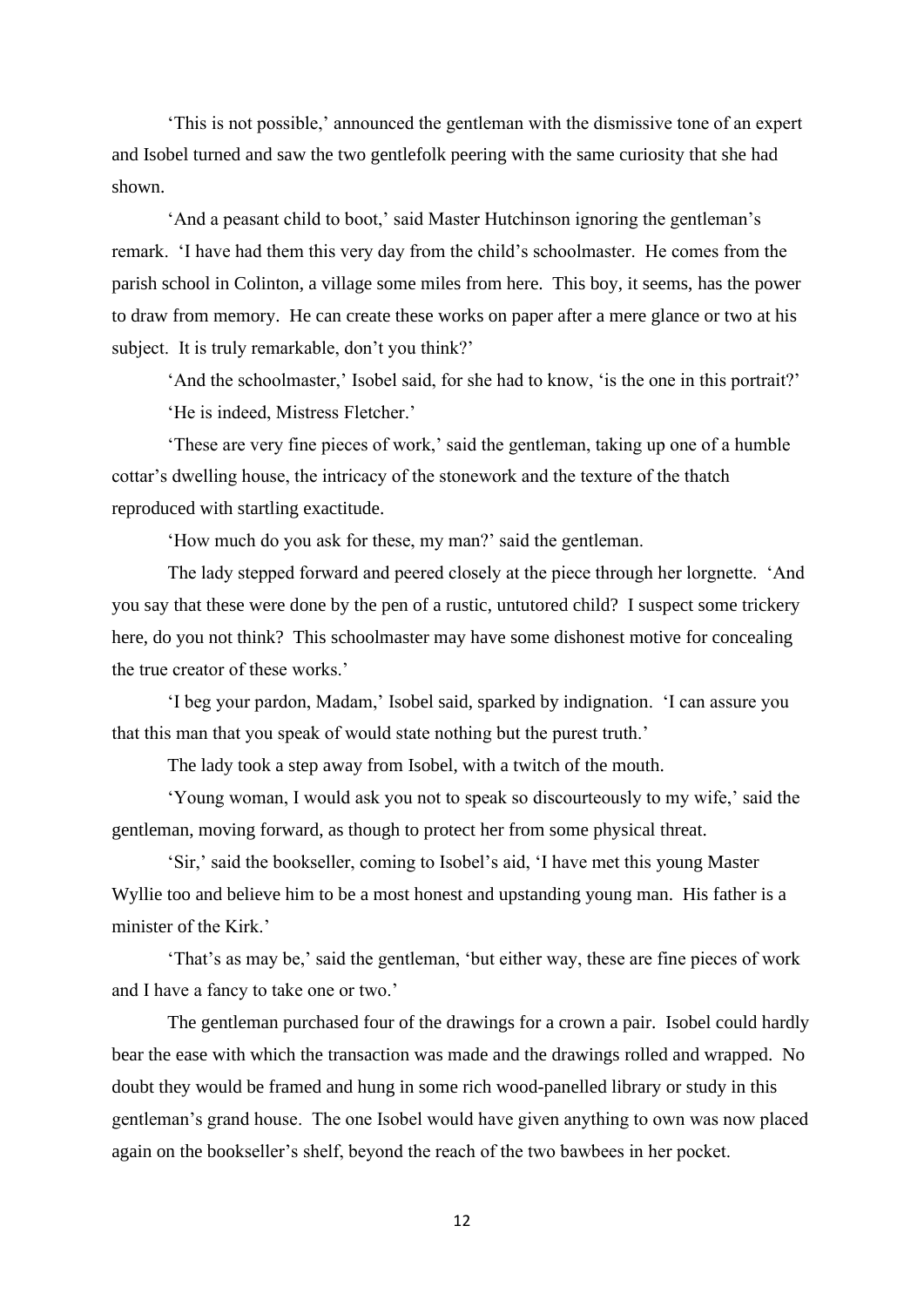She walked back towards home, her mind full of these new discoveries. That John was now a schoolmaster in the country intrigued her. He had not continued with his studies for the ministry, as he had said in their conversations and was proving true to that resolve. Isobel was glad too that he was living away from the fearsome influence of his father who Isobel knew had so shadowed his life. She hoped that he was content. These thoughts of him she now realised, carried no remnant at all of the bitterness and blame which she had once poured upon him.

She remembered instead, with regret, the violence of her rejection of his appeals to her on the day after Thomas's arrest. Though John admitted his outrage at Thomas's blasphemy, she knew also that he had written an eloquent plea to the Lord Advocate to spare her brother's life. But there was no mending what had passed between them. She realised with more hurt than she had ever imagined possible, that she would never know the pleasure of his company again. It struck her like a pain, this recognition of how deeply she had loved him. Even now she could recall how he had looked at her, with eyes so serious, so tender. The very sight of him had stirred her, roused her to desire his touch, to imagine how thrilling it would be to have been kissed by him, to have kissed him. She could not conjure the idea of ever loving any other man than John Wyllie.

Passing the workshop's boarded window, she climbed the stairs at the side of the building, for they did not enter the shop from the street any more, it being secured impregnably against further attacks. A neighbour from the floor above nodded to Isobel as he passed her on the stair. She rejoiced in the knowledge that at least some still regarded the Fletchers as friends. She pushed open the door and entered the kitchen to find her parents in earnest conversation at the table.

'Isobel, lassie,' said her father, 'come, sit down with us. I have some news, something of great import to tell you.'

She noticed that her mother's eyes were red and her face blotched with the signs of weeping, though she was much given to weeping since Thomas's death and stayed most days indoors, shunning company.

'Yes, father,' Isobel said, suspicious of his tone.

'Lassie, we are soon to remove ourselves from this city and take work in another town.'

'But father,' Isobel burst out, with the shock of this sudden announcement, 'to go where? To leave Edinburgh?'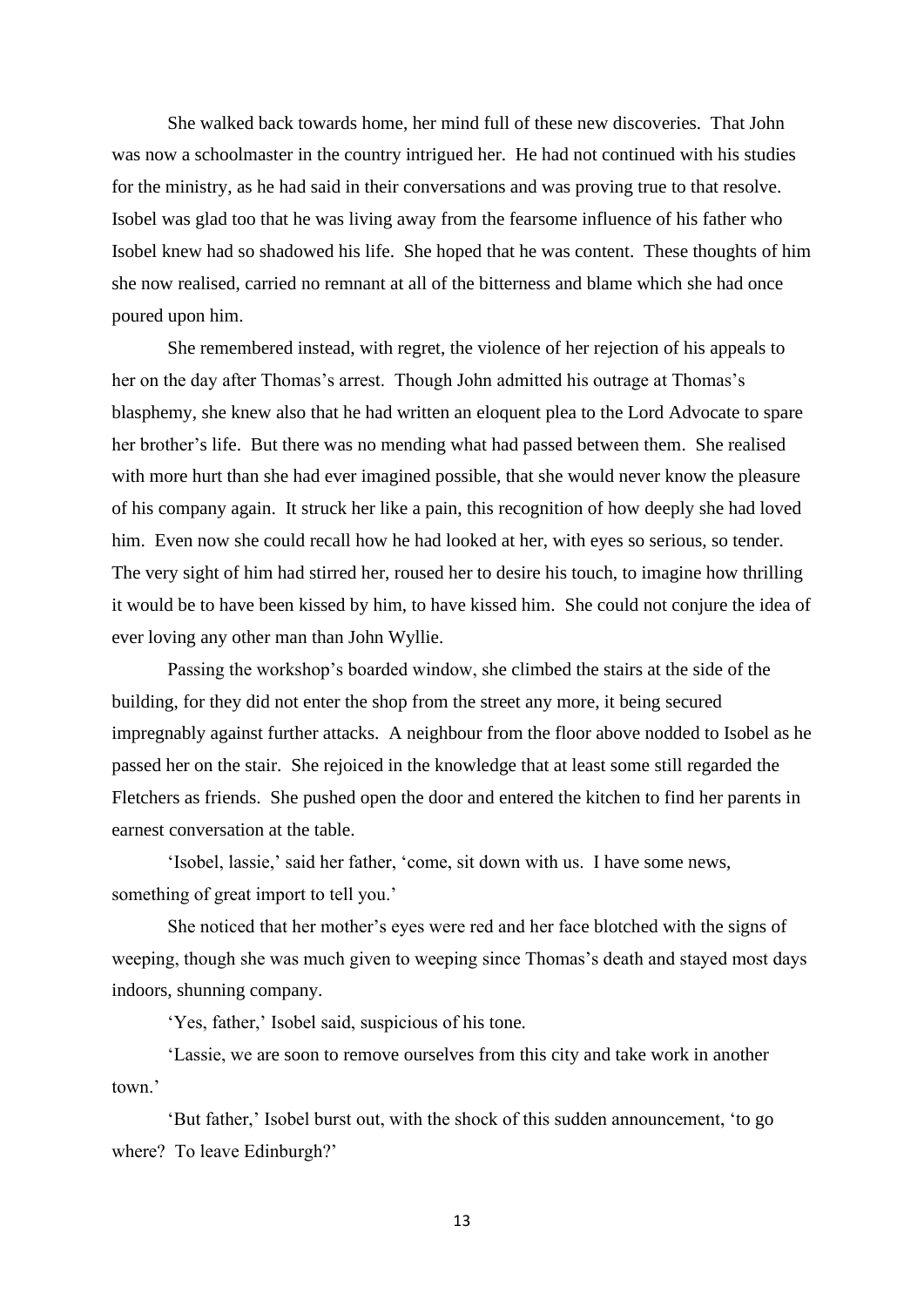'Isobel,' he said, his voice thin with fatigue, 'we are much reduced in circumstances, as you know, you who share our burden and who toil all day and a good part of the night. God bless you for it, but we have no future here.'

'Father it's my work and my calling. I've never found it wearisome. What are you going to tell me?'

'Listen to your father, Isobel,' said her mother softly, 'I beg you, for he speaks good sense.'

David Fletcher reached out to her and she sat down by him, feeling the weight of his sadness in the grasp of his hand.

'I have found us some good employment in the city of Cambridge in England, a fine city with a great university and many learned men and merchants keen to stock their libraries. Master Souter enquired of a kinsman who lives in that city as to the opportunities for those skilled in our craft. He kindly gave our particulars to one Nicolas Payne, a prosperous binder, the Master of the Guild who will take you into his employ. And I have a promise of work for an important gentleman of the city, Lord Meddlicott.'

Isobel listened, feeling anger and hurt tighten her chest. 'Father, how could you do all this? Why didn't you tell me of your plans? You've done all this without my knowledge.'

Her father's eyes registered a jolt of shock at the violence of her response. 'Forgive me, lassie. Isobel,' he faltered, 'I had no wish to raise hopes and fears against such a plan which might have come to naught. But now I hear that it is secure. We can take up the places, as soon as we are able to pack up and journey to the south.'

'You mean us to run away to England? cried Isobel.

'Wages in England are much higher,' persisted David Fletcher with a harder note in his voice, 'almost twice what we earn here, for it is a prosperous country. I have heard of many of our countrymen who have made their fortunes abroad and in England.'

'Fortunes,' said Isobel, hearing her voice ring with arrogance and some spite, 'no fortunes are made by bookbinders, though it is as noble a craft as any. *I* do not seek to make a fortune father, just to live a good life.'

'Aye, a good life is all that I crave as well,' said her father shaking his head. 'But how can this be with no freedom to think and to speak for fear of punishment? Is it noble to go about in this city, cringing like a frightened whelp, begging for business?' His eyes, so full of sadness and disappointment, challenged her and Isobel was stung with guilt at her outburst against him.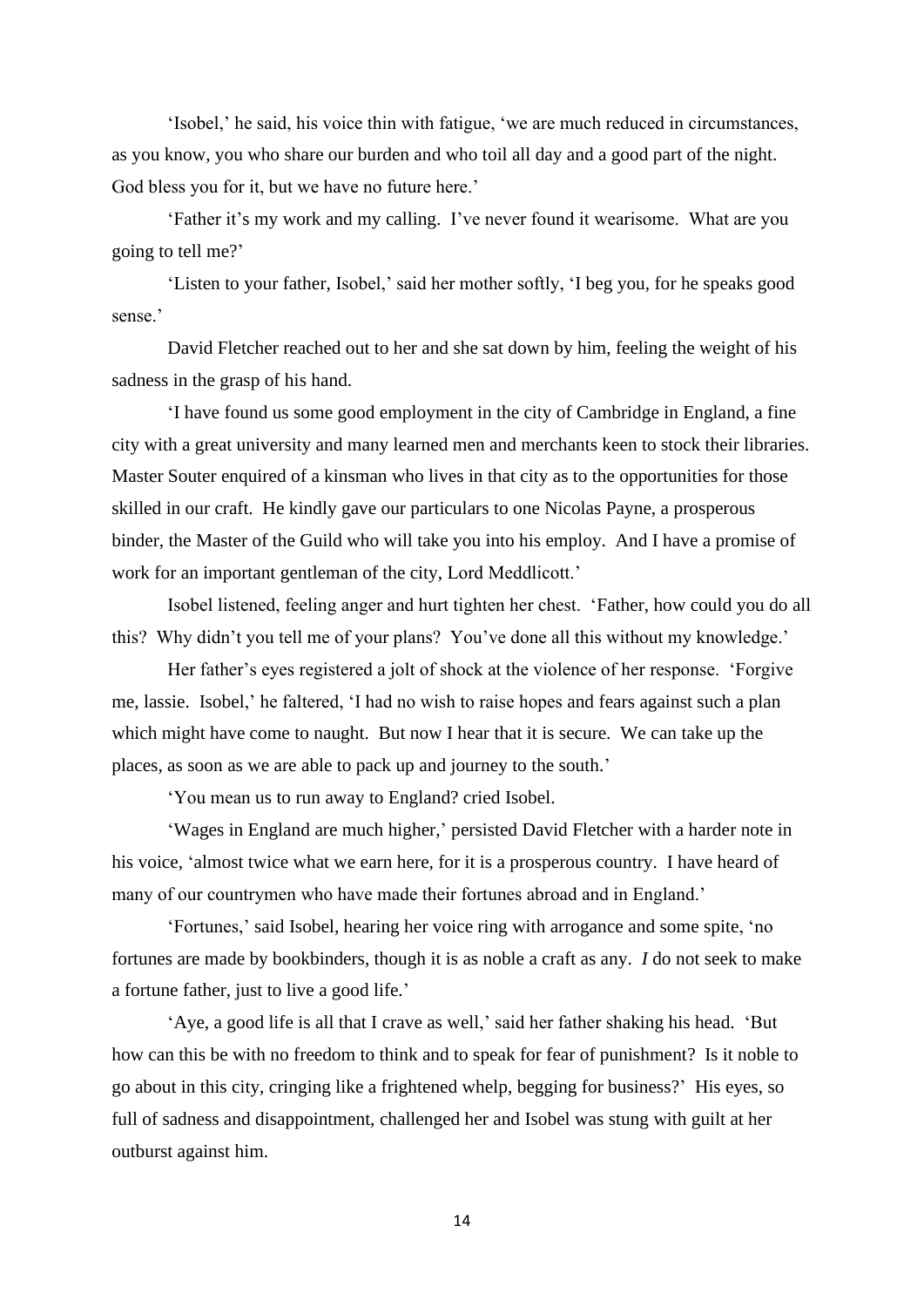'And, Isobel,' said her mother, 'would you have us live like paupers, scratching and scraping for a living?'

Isobel could say nothing for a few moments as she struggled to absorb this news. She thought of the thin cabbage soup and dry bread of the past weeks. She recalled her beggarly request to Master Hutchinson that very day, thinking that she and her father might never be able to hold up their heads proudly again as masters of their craft in this city. Thomas's death had left them so damaged with bitterness against the Kirk, that perhaps this move would be a step to a freer life and the chance of a new start. She saw that her father's mind was made up and her mother's compliance secured. There was her duty too, to her parents who had cared for her and loved her. She must help them bear the pains of their banishment and use what skills she had on their behalf. And there was nothing to keep her here.

'Father,' she said at last, feeling the last remnants of her anger change to resignation, 'please pardon my selfishness. I will gladly go with you to this new place.'

The next day, Isobel awoke early to hear the sound of her mother already in the kitchen. The squeak of cupboard hinges, the clatter of pots announced her making ready for their departure. Isobel tried to dismiss the depression which enveloped her as she looked around her small chamber. She had a wooden box where she stored her most precious possessions and, dressing quickly, drew the box from its place under her bed. Some pieces of lace, two fine linen caps and aprons were folded neatly along with her prized books, including John's French grammar, with its new red calfskin cover, clean boards and binding. She took this up in her hands along with some other volumes given to her by John and plunged them to the bottom of the box beneath the linen.

'Isobel,' called her mother, 'I must abroad to the market to buy provisions for our journey. Will you wrap up the dishes and plates on the table for Mistress Armstrong, for she will give us a good sum for them.'

'Aye, mother,' called Isobel, fastening her apron and going quickly into the kitchen.

Her mother stood in her plaid, holding her basket and looked hard at Isobel as she appeared.

'Lassie, I know it's a sorrowful leaving we must take, but your father's resolved.'

'Mother, I'm past regret now. This is the chance of a new start, a new life for us. Aren't there many brave souls who set sail to strange lands and embrace their good fortune for such a chance as this?'

'Aye, Isobel, that's true. In our heads we may reason it so. It is only the mood of the heart which protests.'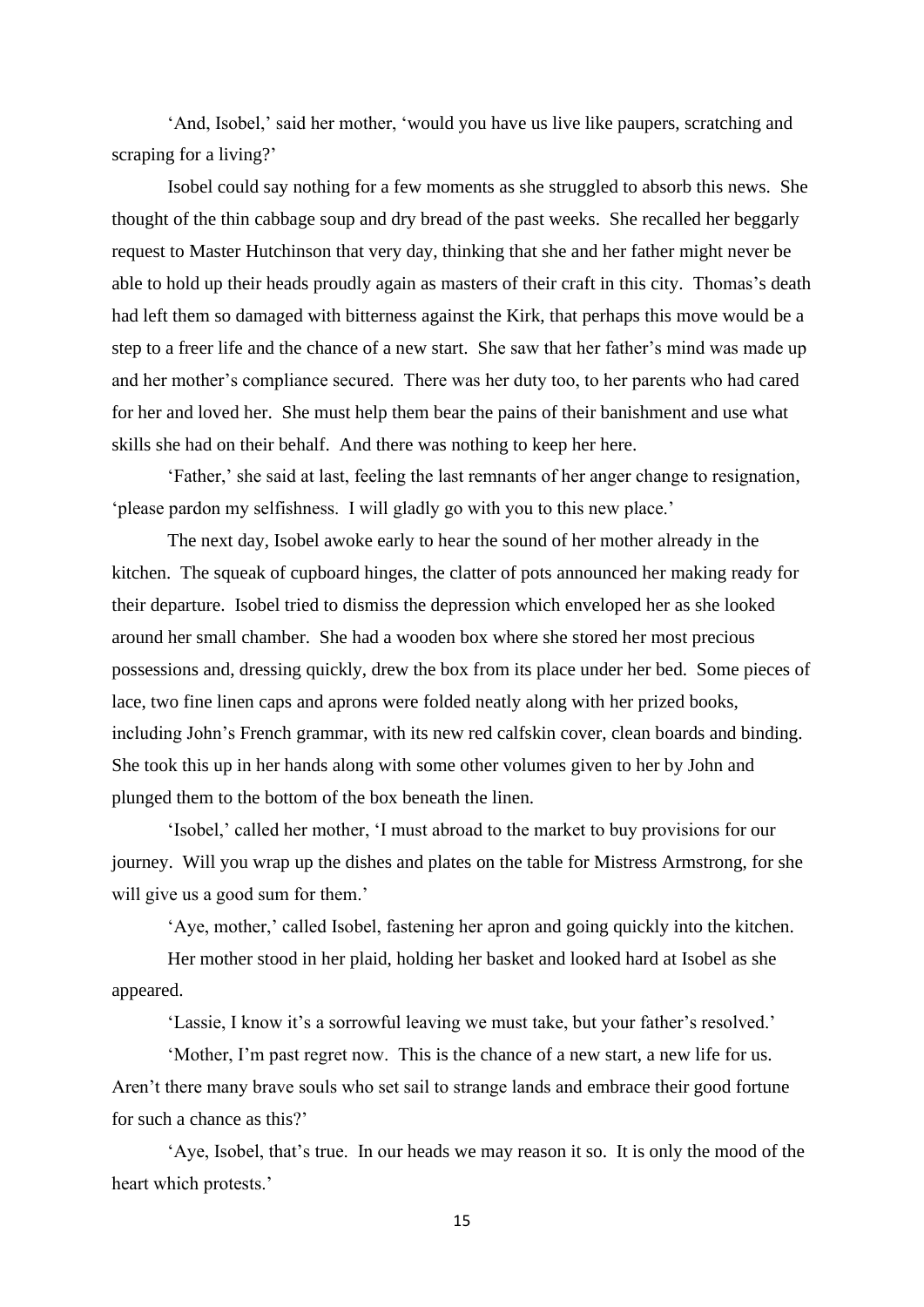'Then we must harness our hearts and tame them, mother,' said Isobel, embracing her before she took her leave.

Her father having gone to the inn to check on the departure of coaches and wagons to the south, Isobel found herself alone. She was wrapping cloths around the plates and dishes according to her mother's instructions when she heard a knock at the door and opening it, found their neighbour Master Souter standing there, dressed in his brocade coat and neatly bewigged in his usual fashion.

'Mistress Isobel,' he said, 'forgive the interruption for I can see that you're much occupied.'

'Master Souter, my father and mother are not at home. If you would care to step inside I can convey a message if you wish.'

'No, no Mistress, it is you whom I seek. But I cannot tarry, for I have left the shop unattended.'

He lowered his voice in a conspiratorial manner and drew from his pocket a letter which he handed to her.

'This was delivered to me yesterday evening by a young gentleman who says he is acquainted with you. He was tall and dark-haired, of quite comely appearance in fact, and he was very eager to see you, but found you not at home. He begged me to deliver this letter to your hand. He seemed to be a person of some education and respectability, with no intent to do mischief in my estimation. But, outward appearance can be deceptive, I know. Did I do right to bring this to you?' he said, dangling the letter delicately between his thumb and forefinger. 'Or should I take it and destroy it, for fear it is a pernicious message?'

'Oh no,' said Isobel trying to control her urge to grab it from his hand. 'I will have it, if you please.'

Master Souter, still holding the letter, distracted for a moment by the sight of the disarray in the kitchen, looked past her and frowned.

'Mistress Isobel, you are leaving so soon? ' he said pulling a silk handkerchief from his pocket.

'I fear it is so, Master Souter,' said Isobel, bowing her head and staring at the letter in her hand.

'But when do you plan to depart?'

'In three days' time,' said Isobel.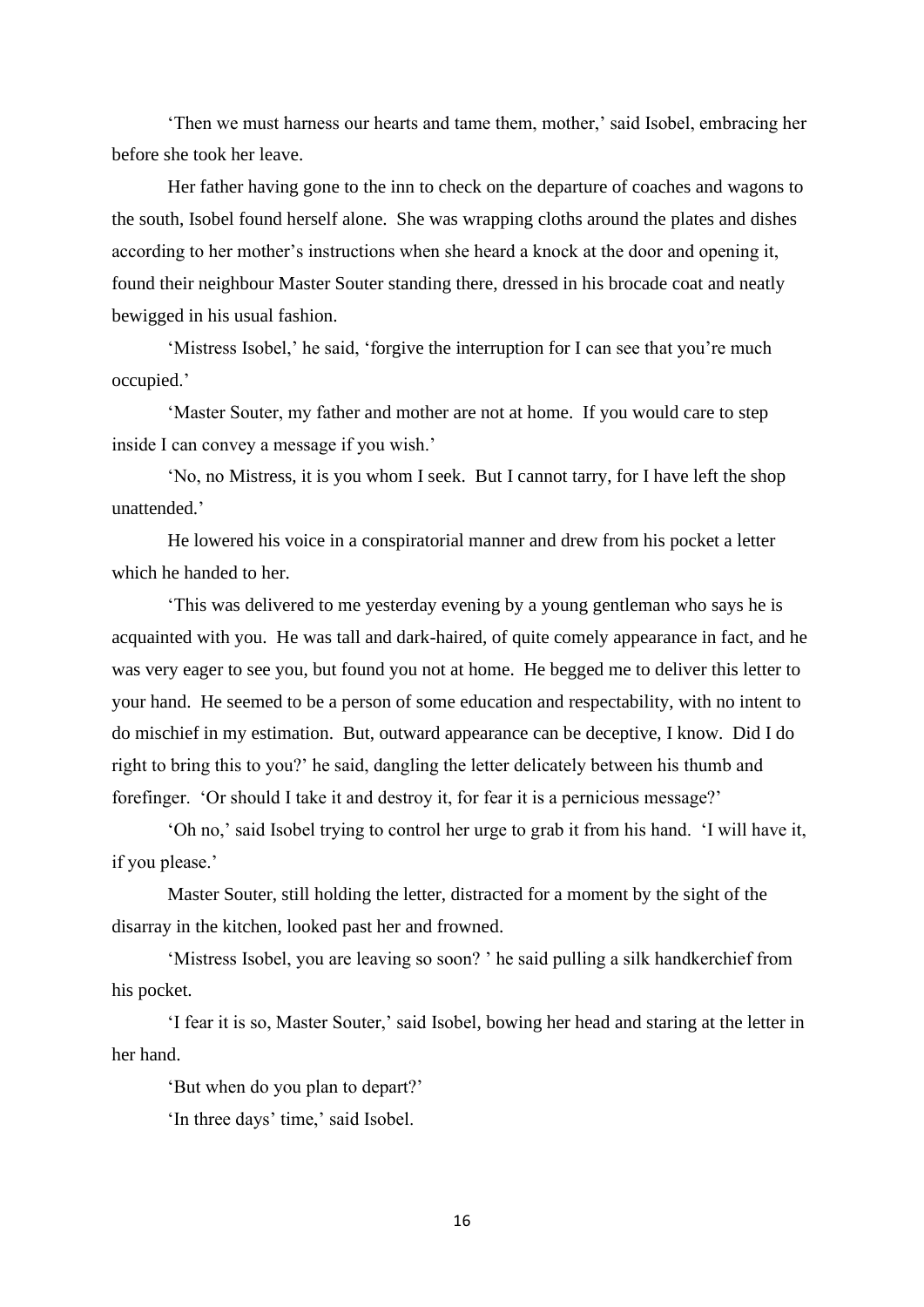'I'm heartily sorry and I think that young man will be so too,' he said, waving the letter. ' I'll come and bid you good bye before you depart,' he said, mopping brow with his handkerchief.

'My thanks, Master Souter,' said Isobel, taking the letter. 'Good day to you.'

She hoped that her kindly neighbour did not note how swiftly she closed the door behind him. Trembling, she looked at the letter, with her name written in the flowing, learned hand she recognised instantly. Unfolding the paper she found another inside containing a short poem. She read this and sank into a chair to read it again, then clutched it close to her chest for some moments shocked with delight by its content. Then she took up the letter.

#### *Dear Isobel,*

*I hope that you will allow me to address you thus, with your Christian name, as you once permitted me to do in happier times. I beg you to read this letter, though I know that your anger towards me might lead you to cast it into the fire, for which I would not blame you.*

*In town today, I tried in vain to find you, to speak to you in person and would dearly wish to be in your presence now to enquire after your well-being and that of your parents. I know that it is impossible for you to forgive me for my part in the terrible fate suffered by Thomas, though as you must know too it was never my wish that he should have been the victim of such a barbarous punishment. This dreadful act has led me to despise those parts of the Kirk institution which mete out sentences of such inhumanity and degradation on those who err, as we all do. I struggle now to find a truer more forgiving route to God, though I doubt now if this is possible, as I have little hope of my own salvation, nor in the humanity of those who rule the Kirk.*

*Forgive me, Isobel, for indulging my self-pity as I have just this day learned of your trials and sufferings, from Master Souter of whom I sought information on your whereabouts. This troubles me greatly, and I hope with all my heart that you keep in good health and spirits in spite of the misfortunes you have had to endure. I would beg you also, most earnestly and sincerely, that if there is any way in which I can serve you or your family, to send word to me at the Schoolhouse, Colinton where I have taken a post as schoolmaster.*

*I find the work much to my liking and my pupils, to my surprise, take greatly to their learning and excel beyond my expectations. There is much to tell, which I would dearly love*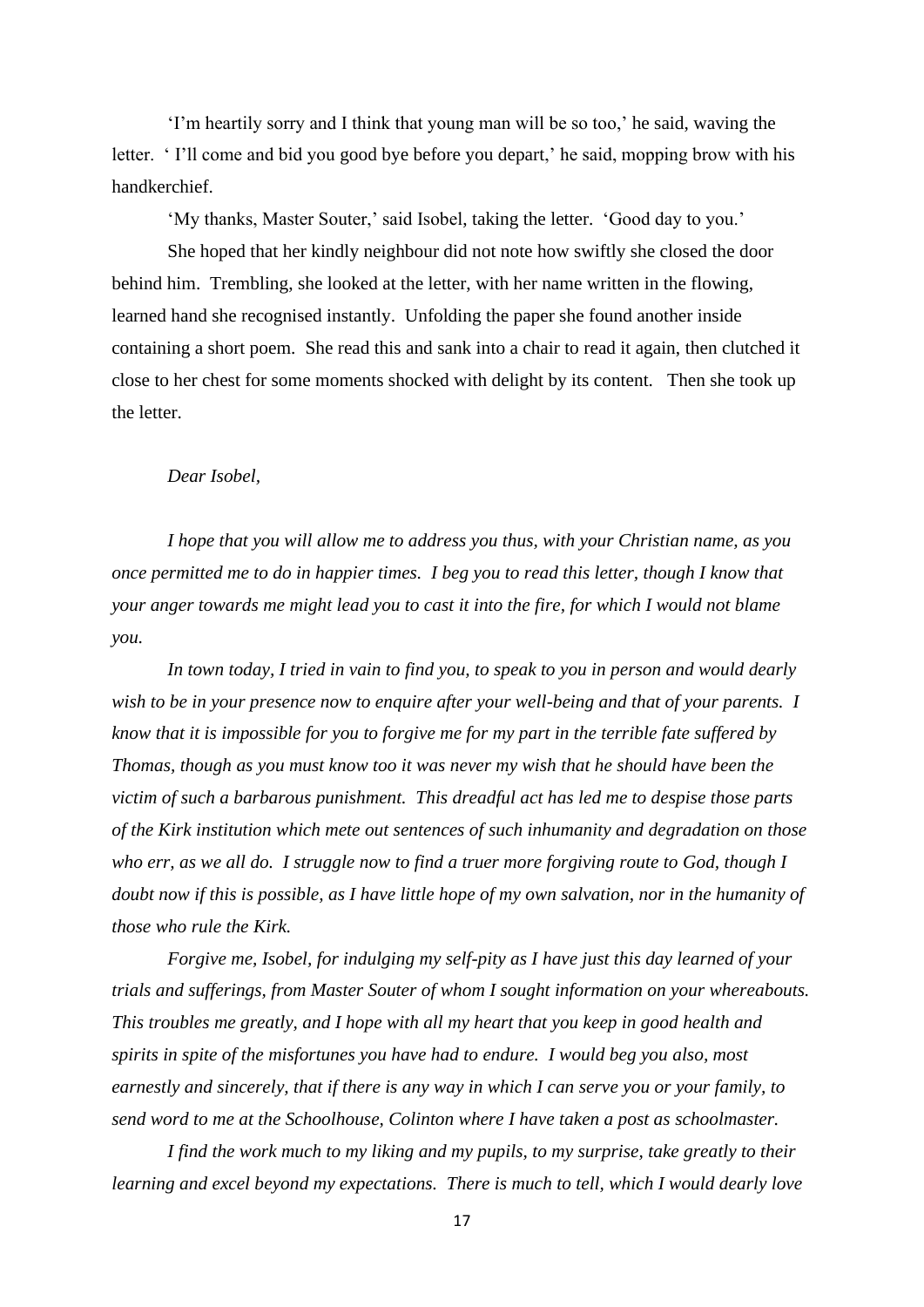*to impart to you if, and this may be a vain and foolish hope, you could bear to be in my presence again. I can think of no one else in the world whose company and conversation I value more than yours.*

*No day passes without my mind dwelling on thoughts of you. I have the volume of verse, which you so kindly lent me, with your inscription on the cover as a mark of your own work. I have it by me at all times and harbour a hope that one day, you might permit me to return it to you. I do not dare think of how you may regard me now, but beg you to believe that I am and will always remain*

 *Your true friend* 

*John Wyllie*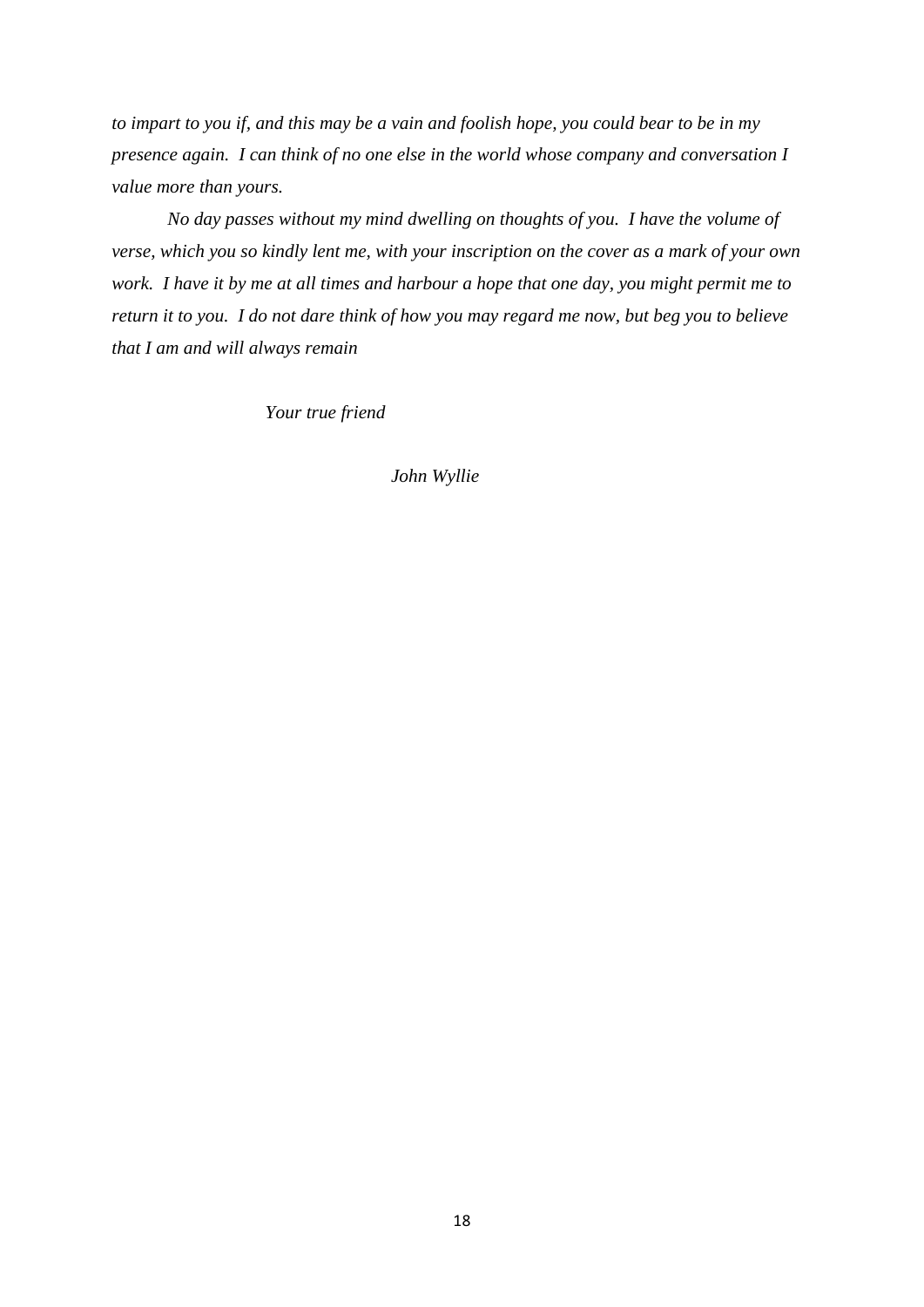## Chapter 15

## April 1697

Susan knew, as sure as night follows day and eggs is eggs, that John Wyllie was in love. She watched him set off to the city that day with a different, joyful look about his face. And didn't she know every inch of that sweet face, from all her secret watchings, in the schoolroom and in church on a Sunday? It was no surprise to her, for how could someone so young and handsome and respectable as he not have won some lady's heart? When men were happy it was usually on account of one of two things, a deal of money or a woman. But what did she know of men? Those she had met in her life were not of the same breed as John Wyllie. There was no man could match him in the whole world.

She ached with pleasure to think how he always greeted her, as though she were someone worth knowing and not the low, foul-faced, ignorant creature she thought herself to be. Of course he'd take a wife some time and leave this place and she'd have to bear it somehow. Shaking herself from her daydream, she went into the schoolhouse, to take John's linen to his room. The schoolroom was empty and quiet, with a faint damp smell. But in her mind she conjured the sight of the children, heads bent over their slates, with John standing in front of them. A rush of sadness flooded into her mind at the thought of life without him, but she clenched her jaw to stop her lip quivering. Stupid, blubbering lump that she was, to weep for a loss that was not yet come.

She remembered that first time she'd stolen in at the back of the schoolroom while the children were at their lessons. She'd left her mistress sleeping, telling Eliza that she was going to collect fire wood from the Dell, a wicked lie she knew, but only a little one. She'd come to the schoolhouse instead and stood outside the door, drinking in the sound of John Wyllie's voice. He was telling the children a story and there was no sound but his voice rising and falling, pausing sometimes at moments of suspense or sorrow in the tale. She's raised the latch with both hands and peeped in.

The children's eyes were wide as they listened, rapt. The story was about sad Queen Dido and how she threw herself into the flames of a fire when the man she loved, Aeneas, sailed away from her to another country. As Susan listened she thought how she would have leapt with joy and gladness into any flames for John Wyllie. God Almighty in Heaven, but he was so beautiful. How would it feel to be in his arms, to kiss his lips, to rove her hands over his body, feel the heat of him next to her −. Suddenly, he caught sight of her, even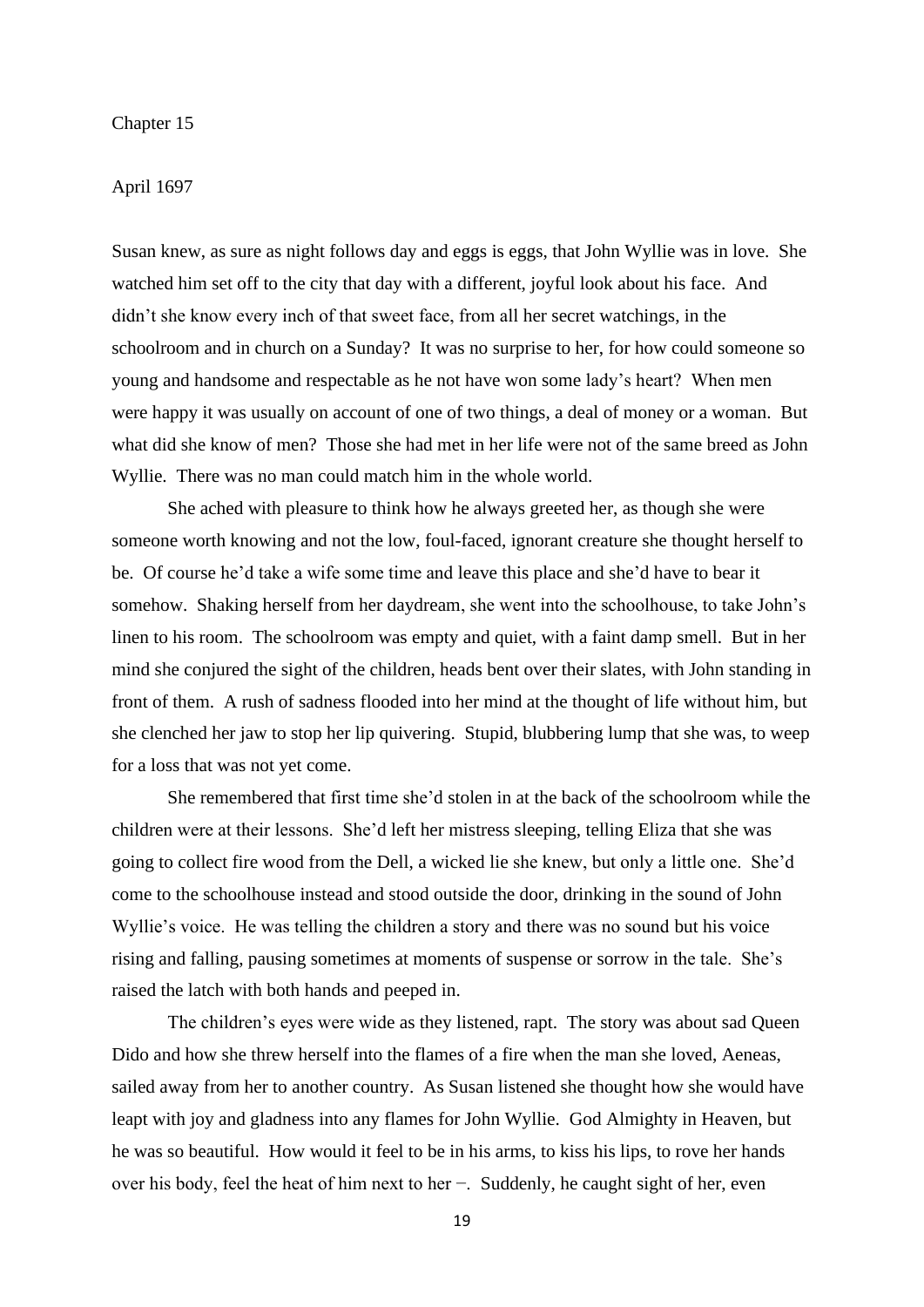though she had crouched down low by the back wall. Her heart thundered so loud he must surely have heard it. But in his look was no disapproval, instead it was a smile of welcome.

When he finished the story, some of the children let out a little moan, for they wanted more. Two of the smallest ones were asleep, their cheeks pressed on the board in front of them. Little Willie Jamieson sat his forehead resting on a paper covered with another of his wonderful likenesses.

'Come children,' said John Wyllie, 'That's enough for today. Let us say a prayer.' Susan watched as he gently roused the sleepers and started the Lord's Prayer quietly, hearing their voices join with his. She spoke the prayer too, glad to give thanks to God that she was here in this place, for surely this was bliss. Then there was clattering and scuffling as the children slid off their benches, most scampering straight for the door.

One or two of the children turned and saw Susan and waved. Mary Jamieson ran to her, seeming not at all surprised to find her there.

'Susan, you must come the morrow for we're to hear what befalls Aeneas on his journey,' she said, her eyes shining.

'Well, that'd be a treat, for sure,' she replied, itching to embrace the child. Then she saw that John Wyllie was approaching her too.

'Good day to you Susan,' he said, 'you are most welcome to join us any day if you find yourself at leisure.'

'Thanking you kindly, sir. And if this be leisure, I likes it very much indeed.' Susan was glad to find that mostly she managed to answer him more easily now. Sometimes though, when his dark eyes seemed to search her face, see into her soul, she could do no more than mumble like an idiot again.

Willie Jamieson rubbed his eyes with one hand and held his paper in the other, while Mary steered him out of the schoolhouse door.

'I'll just clear up in 'ere a bit,' said Susan.

'Thank you, Susan,' he said, 'I must visit the Reverend Wallace who is unwell. Thank you for your pains. We may see you tomorrow at story time, perhaps?'

So, whenever she could steal away, she would come to the schoolhouse to share that time.

That day, she watched John Wyllie walk down the track on his way to the city, until his figure had disappeared, then turned to go into the schoolroom. After sweeping the floor, she straightened the benches and forms and polished the schoolmaster's desk, placing the bible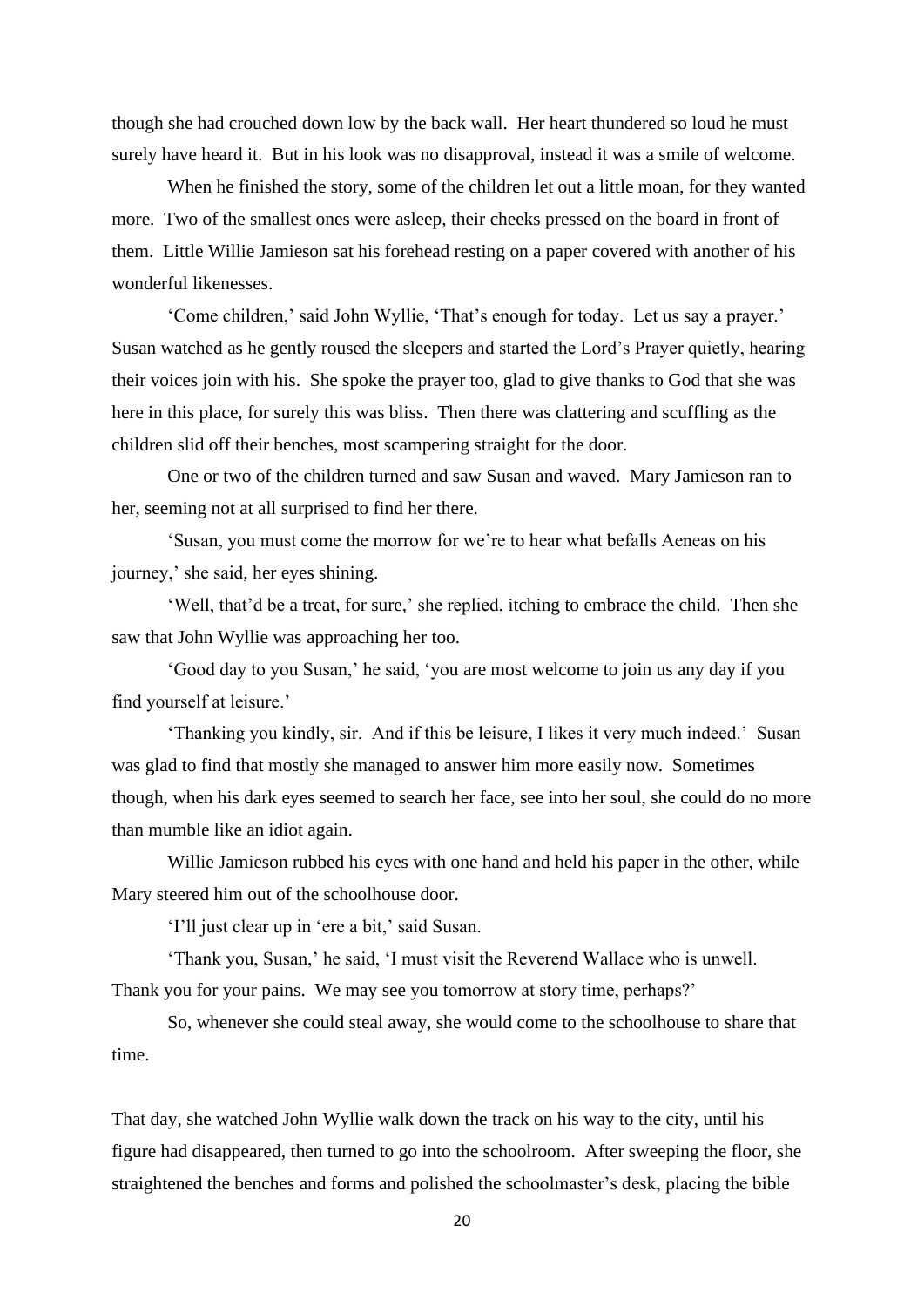back in the centre of it. She could not stop herself, silly creature that she was, from stealing into his chamber and kneeling by his bed, running her hands over it, into the sheets, kissing the pillow where he had laid his head. A rude cackle, a crow on a tree outside, startled her as it laughed, mocking her folly. She quickly left the room, closed the door of the schoolhouse and a moment later was on the track leading back to her house, her body smarting with guilty joy.

She found her mistress peevish again, demanding a brandy and water as a tonic for her low spirits.

'I have had a letter this day from my husband. He writes of the preparations. The Company, they're to send people overseas to set up a colony in this place called Darien. You've heard talk of this before, Susan. Now it seems that they're all set to collect money to fund the venture. All and sundry are to give some portion of their wealth to build the ships and make ready.'

'What about them what don't 'ave no wealth?' asked Susan. The Missus sniffed at her ignorant remark and fluttered her hanky about her face.

'And he says I must go with him. I did not believe he would insist upon it. I know I must, to be at his side, but I'm so fearful. I've never set foot on board a ship before and―' She burst into fearsome sobs.

'Oh Missus,' said Susan with genuine pity, 'don't you worry none. There's many as goes to sea each day and don't think nothing of it.'

'Susan,' she said, dabbing her eyes,'if I have to go, will you come with me?'

'Well, Missus, it don't seem like I got much choice, being your servant an' all,' she replied with a stab of surprise and alarm in her gut.

'I need someone to look after me and tend to me if I get sick,' her mistress continued. 'I fear the weather and the air of a foreign place. I think if I go all that way, I'll never come back. I've grown to like this place and have no wish to leave. I don't want to die in some strange land.'

'But Missus,' said Susan 'perhaps this foreign place'll be just like home, only on the other side of the ocean. And you'll be with Master Paterson again. Remember how you didn't have no likin' to come 'ere, first of all. Remember 'ow you didn't want to leave London. And look how it's turned out nice 'ere. And ain't this place, Darien or whatever it's called, like a paradise on earth?'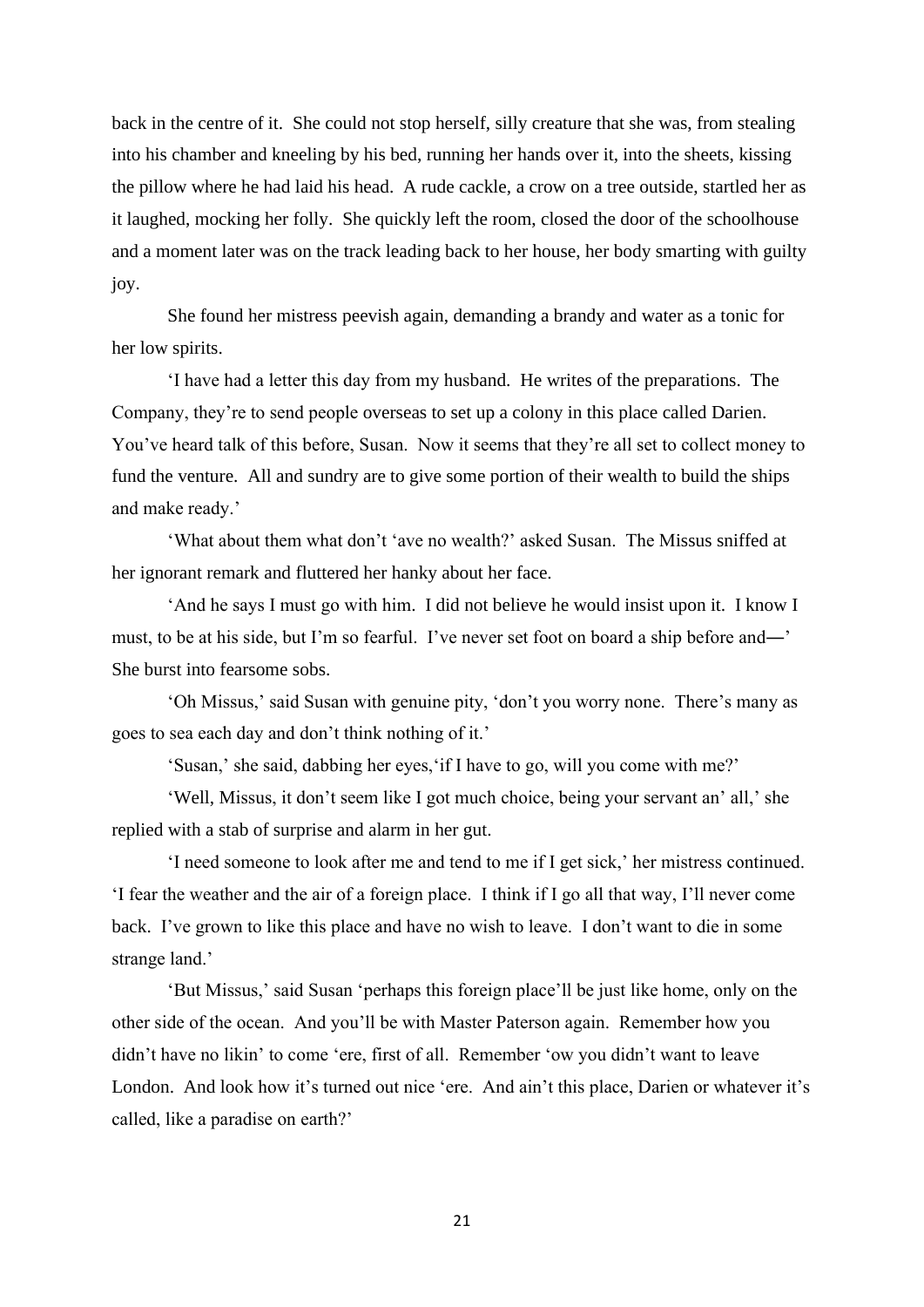The Missus sniffed again and looked at Susan for a moment, her brows puckered. 'You're right of course. It's a great comfort to know that I'll have companionship from someone that knows my wants, even though you're only a servant.'

Susan mixed the Missus brandy and water then went to the kitchen to prepare a lightly boiled egg, dogged now by thoughts of being taken overseas, away from this place. Though she'd offered comfort to her Missus, there was none for herself. Now that parting from John Wyllie seemed so certain, she felt an empty pain in her stomach like a hunger only a hundred times worse. And the children, she would never see the children again. As she prepared the food, she struggled to clear the gloom from her mind. After all, Master Paterson was forever a-scheming and planning and most things came to nothing. She'd just put it out of her mind.

Three days later it was, when Susan discovered the truth of John Wyllie's young lady. It made her both sadder and happier than before, threw her closer to him yet drove them further apart. In the late afternoon, Susan was ending a long day of laundry, pressing the sheets and linen. She was weary of the labour until she took up one of John Wyllie's shirts from the pile. She heated the iron again on the grate over the fire and set to. She'd make it perfect for him. She folded it carefully and held it to her cheek for a moment. It struck her that he might need it for church on Sunday so she should take it to him that evening. A sudden, overwhelming urge swept over her. What if their parting were to be very soon? Each moment with him would be precious to her now. She had to see him, if only for that quick moment of handing him his shirt at schoolhouse door.

She took a drink to the Missus who had taken to her bed, complaining of a cold brought on by her nerves.

'Susan, thank you, but I have no appetite. I should try and sleep now, I think.'

Susan helped the Missus with her toilet, bathing her brow with lavender water and finding her a softer pillow to ease her head. As she left the room, Susan hoped that the Missus would fall asleep now and not call her for a bit, to give time for a hasty visit to the schoolhouse. Cook was in the kitchen, half-asleep by the fire, so the Missus would not be alone untended. Susan put the shirt in her basket and left the house, creeping out as quiet as a ghost. A lumbering farm cart moved through the dusk towards her down the hill. The driver nodded to her as he passed. Here was another hurt, to leave this village, for didn't these folks mostly know her now and take her as she was?

She knocked on the door of the schoolhouse, but there was no answer. She knocked a second and third time, her knuckles sor from the blows. He must have gone out, to the manse to see the poorly old Reverend Wallace perhaps, or on some other errand. She could still take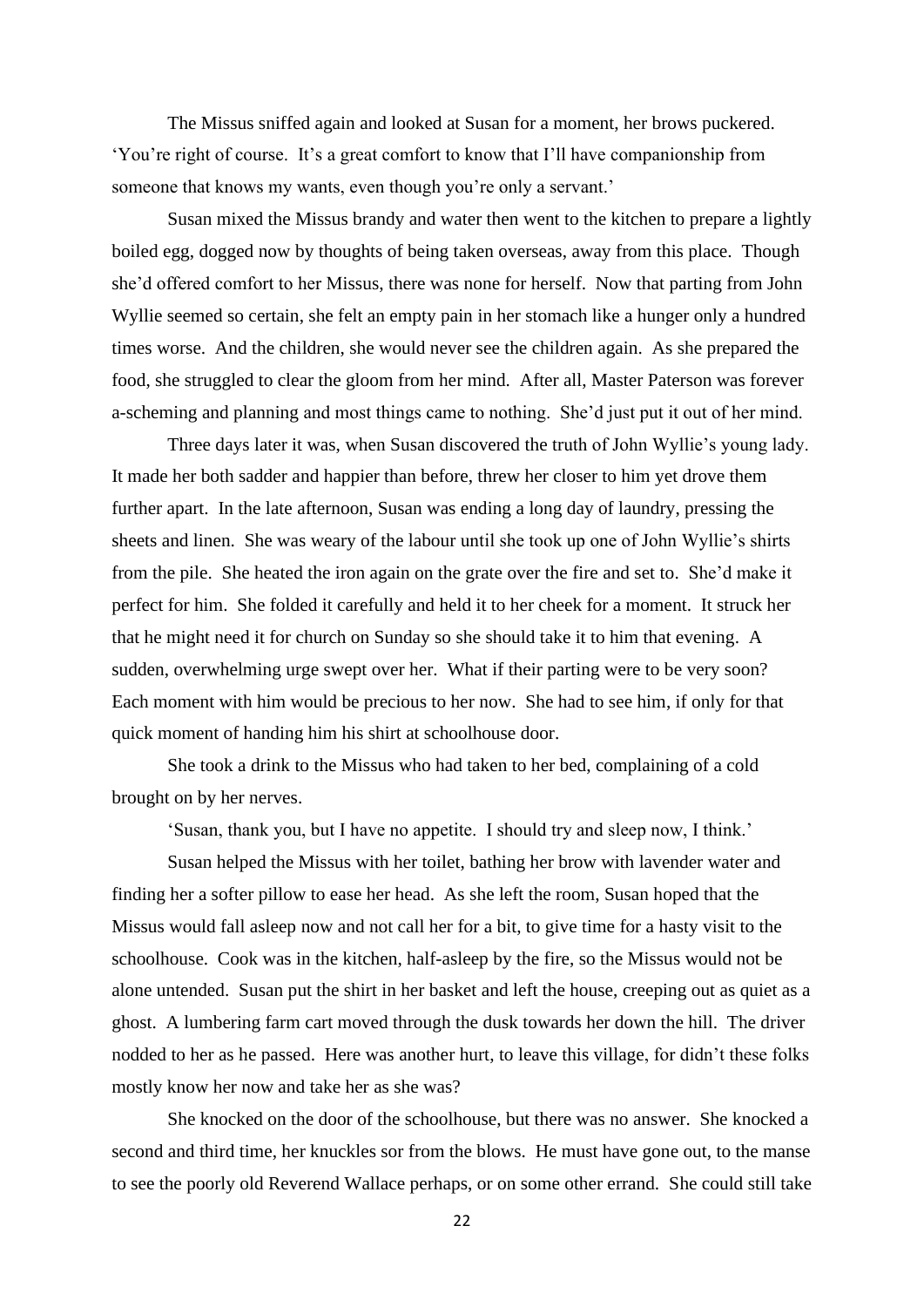in his shirt and leave it there, though she felt empty with the disappointment of not seeing him. Susan pushed the door open and entered the dark of the empty schoolroom. At once the sour smell of vomit hit her and peering through the darkness, saw a crack of light from under the door to John Wyllie's chamber. She crept nearer and pushing the door open, she saw him. He was sprawled on the floor in a pool of his own sick, senseless or perhaps, she thought for a terrified moment, dead.

Susan's heart jolted. She dropped the basket and ran to him. Oh Lord, she prayed, hearing her own mad whispering. Lord, Dear God, make him not dead. God be merciful please, not dead. But beside him she saw an empty bottle of liquor and picking it up she sniffed it, clutching her nostrils at the sharp reek. He's never drunk all of it, she thought, appalled.

'Sir, sir, wake up,' she said, shaking him by the shoulder, but he was out cold. She could see his stomach rising and knew that there was breath in him at least. The butt end of a candle burned by the bedside and she leapt up to find another which she lit by the weak flame of the first. Then taking the stump to light her way, she went in search of a bucket in the yard which she filled with water from the pump. On her knees beside him, she mopped his face with her dampened apron and he stirred slightly, moaning in response to the cold water. Then she cleaned up the mess on the floor. She'd seen many a drunk in her time, even gentlemen fallen into the gutter in the London streets. It shocked her, though, to find her beloved schoolmaster in such as state. Wasn't he above such things?

She slapped his face gently, called to him, shook him again but he remained in a state of near lifeless stupour. Muttering to herself, she stripped off his filthy shirt and encircling him with her arms, heaved him up on to the bed, feeling his dead weight and his body against hers. Her heart pounded in her chest with the effort of lifting him and this closeness. Unable to help herself, she laid her hand upon him gently and stroked his chest, longing to kiss it, but he groaned and his eyes flickered for a moment.

His face was shining with sweat, so she wiped it with water again and covered him with a plaid which lay on the bed. Breathing hard from her exertions and the excitement of her fear, Susan took a stool and sat back by his bedside and watched. She would not leave him, for fear that he would throw up his stomach again and choke on the stuff.

For some time she sat, watching him breathing, mouthing a prayer of thanks, for what was a little drunkenness when she thought he might be dead? It was natural for all men to swill themselves senseless on occasions, she supposed, even an angel like him. She rose again to clear away the bucket and the soiled apron, taking them out to the yard. On her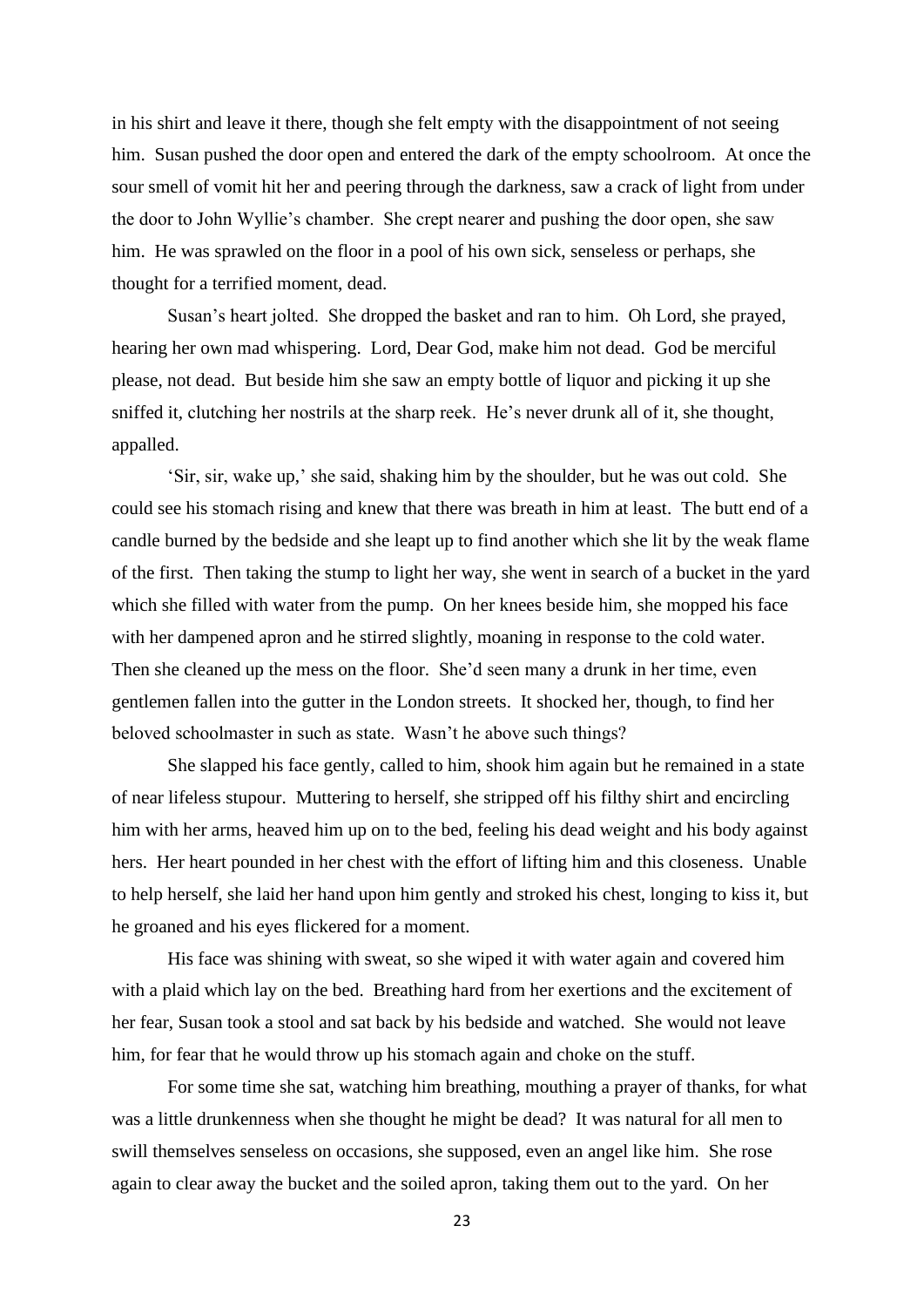return to the room, she found a paper on the floor near where he'd been lying. It looked like a letter, for there was ink writing all over it. She lifted it carefully and placed it on the bed beside him. His eyes were still closed but he'd started mumbling and moaning. 'Isobel, Isobel,' he murmured and then some other garbled stuff which Susan couldn't make out.

'Sir,' she said, grasping his arm, hoping that at last this was a sign that he was coming back to himself. He opened his eyes and rubbed his brow with his hand.

'Susan?' he said with a puzzled look, his words slovenly in his mouth because of the drink. 'Susan, what are you doing here?'

'You was took poorly, sir,' said Susan, trying to hide a smile, feeling the relief flood through her. 'I came here with your shirt what I washed and I found you.'

He covered his face with his hands and moaned. 'Susan, please pardon me,' and he tried to sit up.

'No stay there, sir,' she said easing a bolster behind his head. 'You ain't fit to get up. You needs to rest.'

'Susan, I'm a wretch and a sinner.'

'Oh, I wouldn't say that, sir. There's many as takes a drop too much o' the grog and suffers for it. But it's soon over.'

'Yes, but I swore not to take strong drink again. It's a poison to my body, a punishment for my sins and my weakness. But sometimes −'

'Sir, I thinks you've purged all of the poison out of you by now, judgin' by the mess and I don't know nothing about sins. Here, don't say nothing. Have some water,' and she held a cup for him. His fingers touched her hand.

'Susan, thank you for your kindness.'

'Sir, it weren't no bother,' she said and, feeling bold, she added, 'Sir is you troubled by something? Is this the cause?'

She held the paper out to him. He reached for the letter, clutching it to his chest like it was the most precious thing on earth. With an effort, he raised himself up on his elbows and Susan helped him to sit on the edge of the bed, where he bent over, head in hands. Susan draped the plaid over his shoulders and he looked up at her, his eyes hollow.

'I had some news today of someone very dear to me. I read her letter and then lost all hope. But I should have borne my sorrow like a man, not drowned myself in liquor. Why have I no strength to endure this when many have much worse to bear?'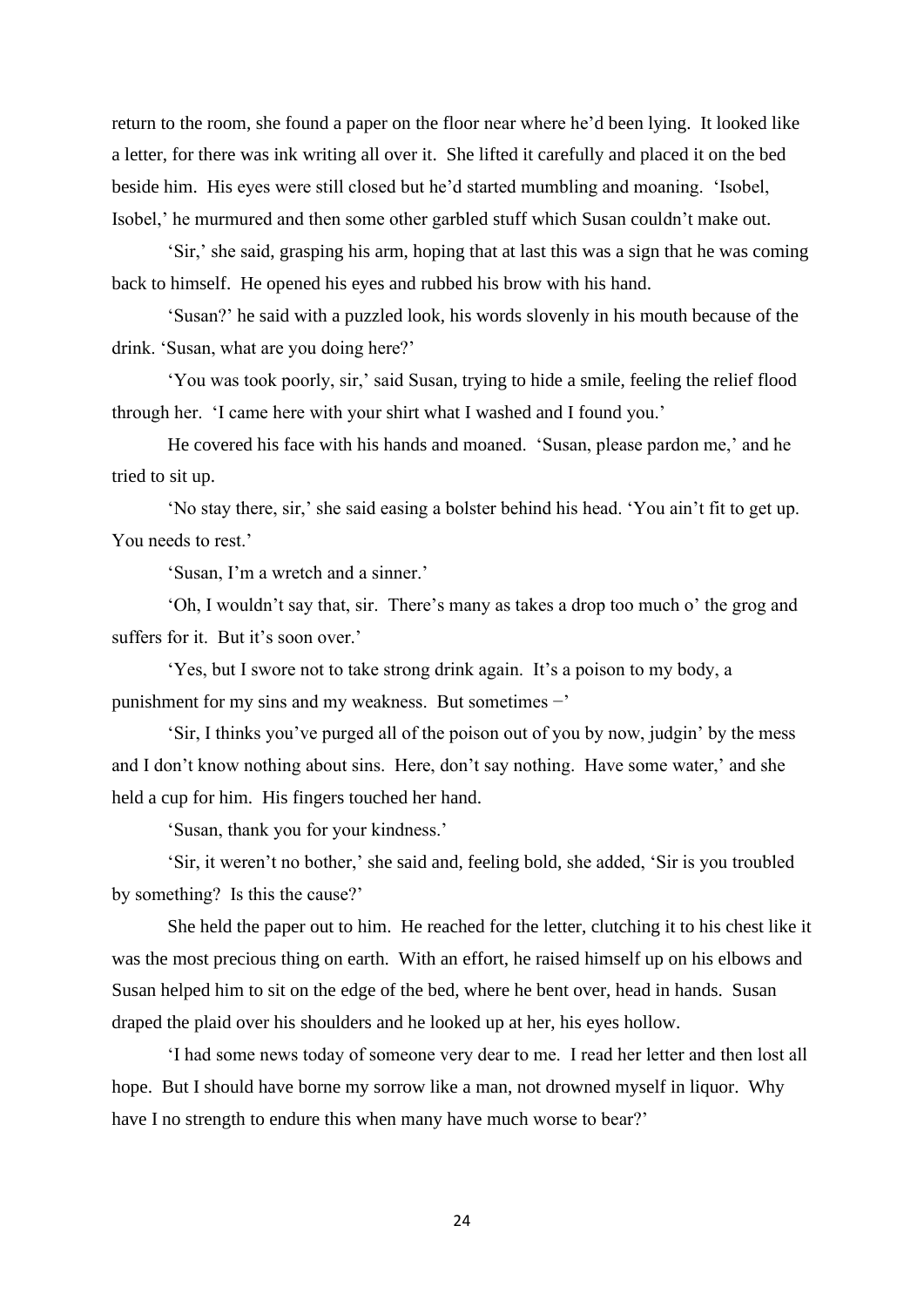That's it. He's been thrown over by some hussy, thought Susan. The one who'd filled him so full of joy not many days ago. She knew she had no right to pry any more into the cause of this sorrow but longed for some words of comfort to offer him.

'Sir, sometimes it's 'ard to find strength when you needs it the most. But I think it grows in yer. Just carryin' on takes strength.'

He said nothing and bowed his head again. There was nothing she could do that was proper. She rose from the stool and pulled her shawl around her, readying herself to leave, but unhappy to do so. He looked up at her suddenly.

'Susan, may I tell you of my dilemma? I have no one else with whom I can speak.'

'Gladly, sir, if it'll ease your mind,' said Susan amazed, taking her place on the stool beside him again.

He glanced at her, his eyes darkening and unfolded the paper. 'This letter is from the woman I−, from Isobel, for whom I have developed a strong attachment.' He cleared his throat. 'Susan, I love her. I love her to the point of madness.'

His voice broke, but he paused, breathed deeply and continued more steadily.

'Some time ago we had a falling out and I thought that I would never see her again, that I had no hope of her. More than a week ago I wrote a letter to her and told her of my thoughts and my love and begged forgiveness. This is her reply.'

The foolish, wicked wench, thought Susan feeling her fury rise. Does she not know the man whose heart she owns? How could she spurn him, reject him, the best, the most −.'

'This is what she has written to me,' he continued. His eyes scanned the letter and Susan saw the sweat forming on his brow again. 'When I read these first lines, I nearly died with joy.

*'"Your letter and your poem have touched my heart and brought back to me both the pain and the pleasures of the past. But I bless you for them and for your kind wishes to us. It gladdens me to hear of your new position in life and that you are thriving. Nothing would please me more than to hear of this from your own lips, though I deeply regret that this will not now be possible, for reasons which I will relate.'"*

He broke off. 'She has forgiven me. She still has feelings for me, but there is no hope of her. She and her parents have endured terrible trials in the city, since –,' he swallowed in an effort to hold his voice steady and wiped his brow with the back of his hand.

'But sir, what ails you?' Susan said, baffled by his state. 'She loves you, sir. What more could you want?'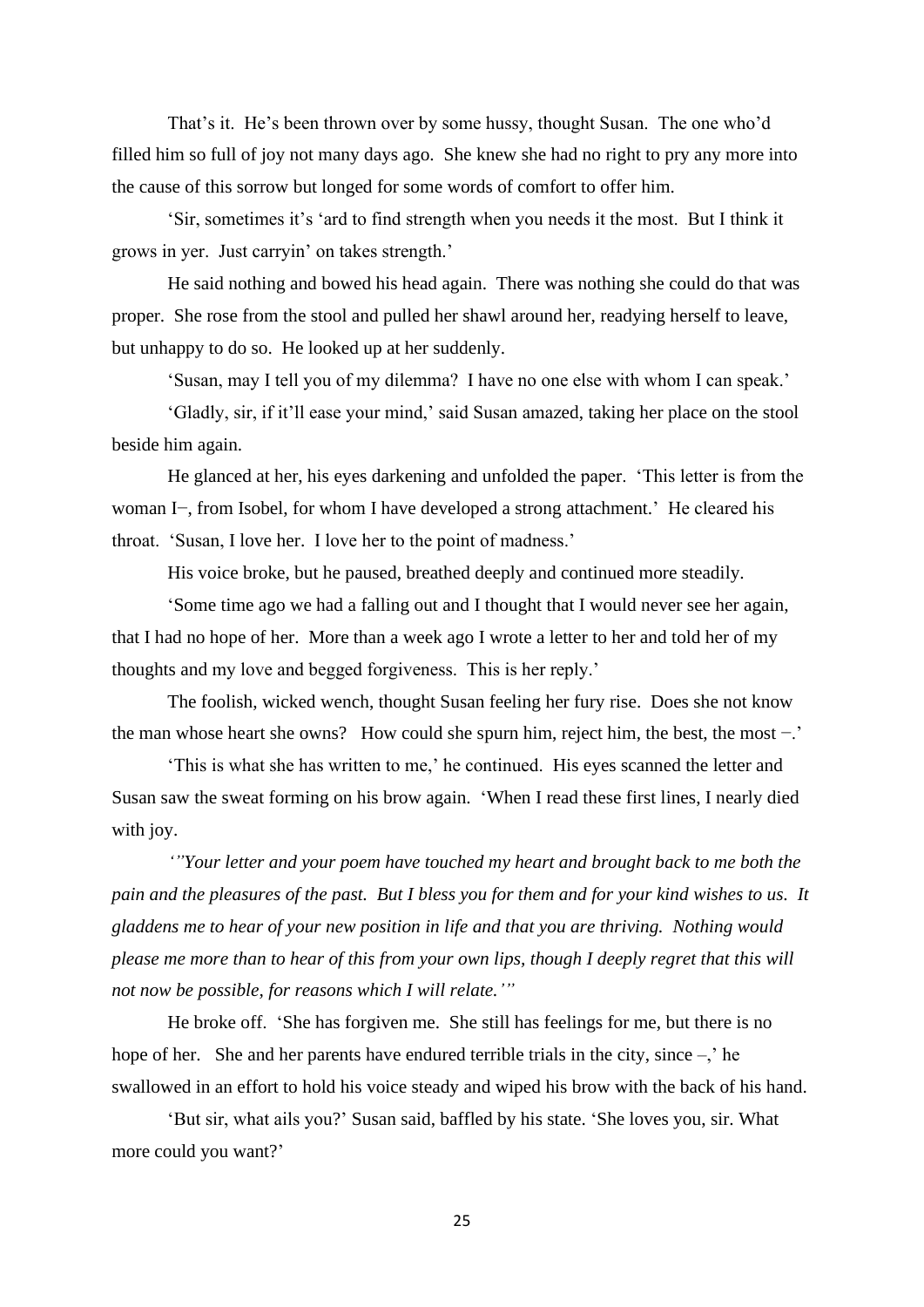'I know, I know, but she is gone from Edinburgh. She is not even in the country.' He read again: ' we *must take a new course in life as you too have done. Now, on the eve of our departure to a distant city where we have found work, I must confess something to you………'*

He faltered, blushing deeply at something else she'd written that wasn't for Susan's ears. He paused before resuming. '*But I cannot forsake my parents who have nurtured and cared for me all my life. My father, who taught me all I know, now needs my support and help for I must work for our keep in the city of Cambridge where we will travel in two days' time. I must do my duty as a daughter, which I am sure you will understand. And I must bid you goodbye for God knows how long, though I hope not for ever….*

'How can I bear this separation from her, now that I know her heart? It would be better if she still hated me,' he said.

'Well, that's nonsense, that is,' said Susan, unable to check her astonishment, that he should be so bereft for a cause which to her seemed so hopeful. How could he be so beefbrained, he that was so clever, so learned? 'Sir, your lady loves you. Isn't that enough to lift your 'eart? Take comfort from that. And she's only gone to England, which ain't so very far away. I comes from London meself and there's coaches takes people there and letters too, back and forth every week. Write to your Isobel why can't yer? Then, travel to see her when you may. Sir, there ain't no need for despair. A little bit o' sadness, with missing her like, but you ain't to despair of 'er.'

A silence hung in the air for a moment. He looked at her with an expression she found hard to read. Then he slowly raised himself up from the bed and turned away from her. He was angry. She'd spoken too insolent and forward, she a low servant with no right to talk back to her betters. He was going to send her away and never let her come near him again. She should have kept her ugly mouth shut. She jumped to her feet.

'Forgive me, sir, for speakin' out like that,' she said, trembling and looking at the floor, to avoid his gaze. She felt him come closer to her. She shivered with fear, waiting for his rebuke which she deserved, foul-mouthed scullion that she was.

'Susan,' he said softly, 'I thank you for your good counsel. I am heartily ashamed that you have seen me in this state of weakness. Your wise words have made me see myself for a ridiculous and self-pitying fool.'

Susan still could not look at him, because her heart would surely burst and she had no words to answer him.

'Can I beg something else of you?' he pursued.